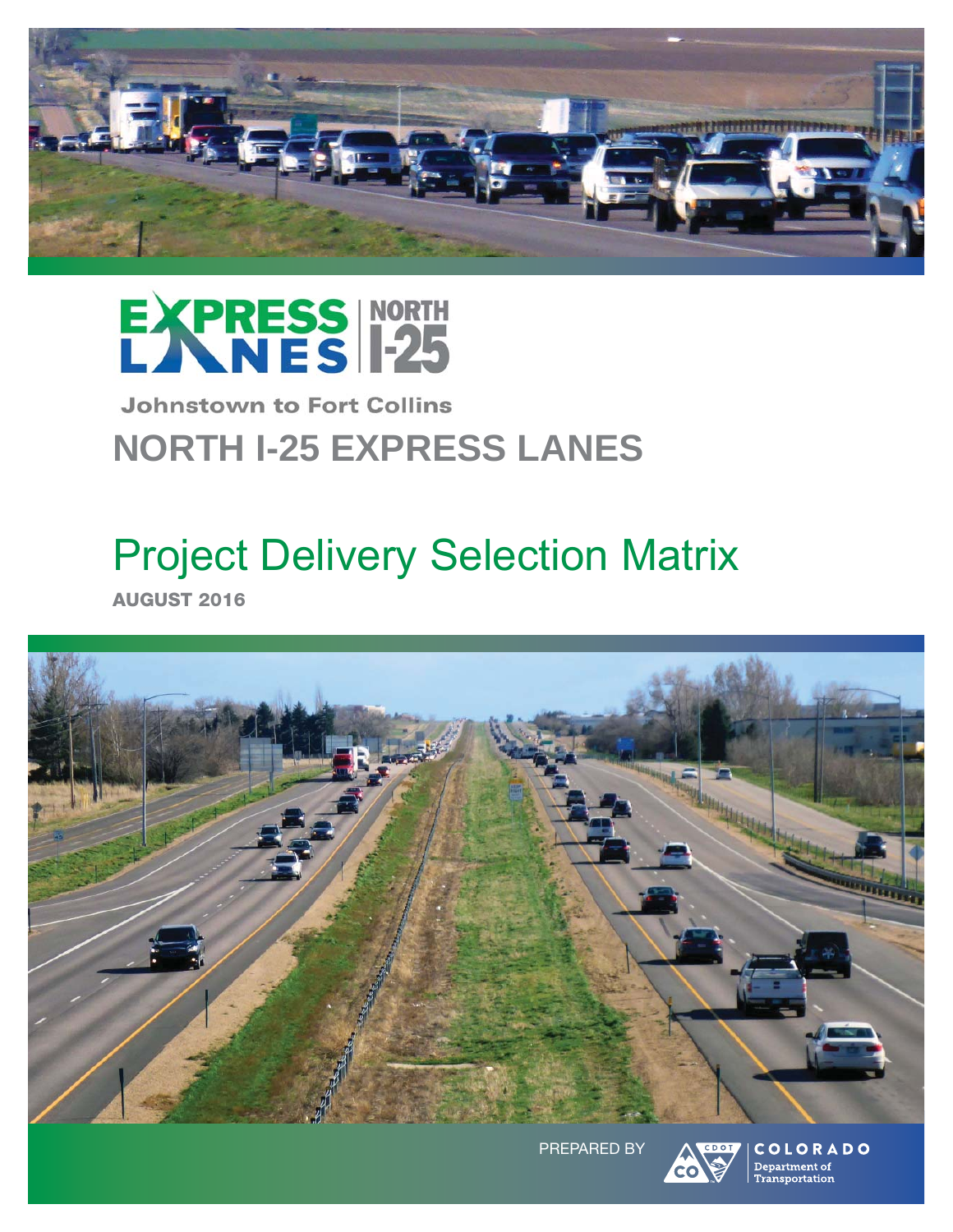

## **Table of Contents**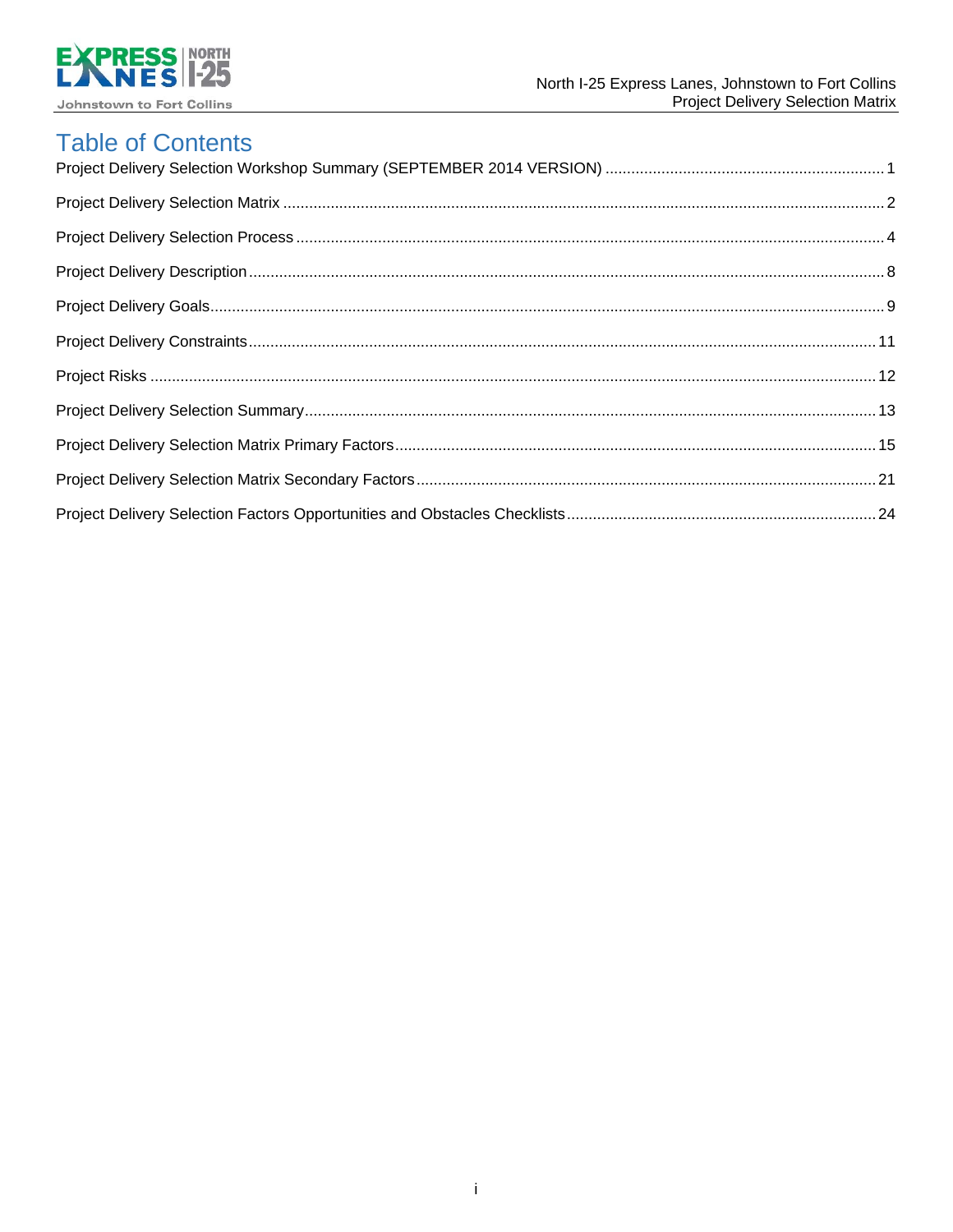

## **Project Delivery Selection Workshop Summary (SEPTEMBER 2014 VERSION)**

| <b>Workshop Summary</b>          |                                              |  |
|----------------------------------|----------------------------------------------|--|
| <b>Project Name:</b>             | I-25, SH 402 to SH 14 Reconstruction (21506) |  |
| <b>Workshop Date:</b>            | May 26, 2016                                 |  |
| <b>Workshop Location:</b>        | CDOT Region 4, Greeley                       |  |
| <b>Facilitator:</b>              | Project team                                 |  |
| <b>Delivery Method Selected:</b> | Design-Build                                 |  |

| <b>Workshop Participants</b> |                                  |  |
|------------------------------|----------------------------------|--|
| <b>Name</b>                  | <b>Email</b>                     |  |
| Heather Paddock (CDOT)       | heather.paddock@state.co.us      |  |
| Corey Stewart (CDOT)         | corey.stewart@state.co.us        |  |
| Matthew Pacheco (CDOT)       | matthew.pacheco@state.co.us      |  |
| Nathan Silberhorn (CDOT)     | nathan.silberhorn@state.co.us    |  |
| Tim Tuttle (CDOT)            | tim.tuttle@state.co.us           |  |
| Alan Eckman (AECOM)          | alan.eckman@aecom.com            |  |
| Corey Lang (AECOM)           | corey.lang@aecom.com             |  |
| Matt Aguirre (Atkins)        | matthew.aguirre@atkinsglobal.com |  |
| Anthony Pisano (Atkins)      | anthony.pisano@atkinsglobal.com  |  |
| Matt Wessell (Atkins)        | matt.wessell@atkinsglobal.com    |  |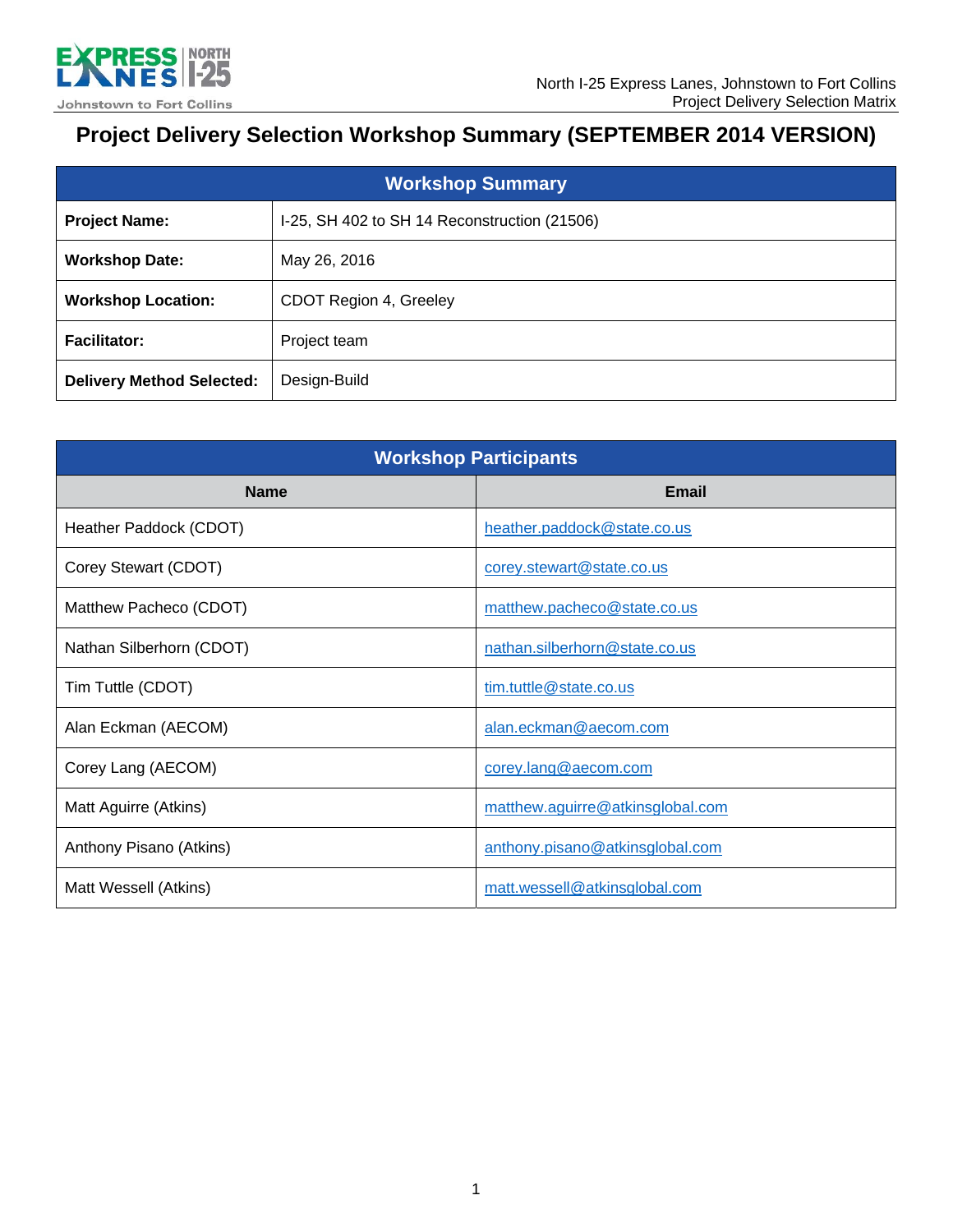

## **Project Delivery Selection Matrix**

### *Overview*

This document provides a formal approach for selecting project delivery methods for highway projects. The information below lists the project delivery methods followed by an outline of the process, instructions, and evaluation worksheets for use by CDOT staff and project team members. By using these forms, a brief Project Delivery Selection Report can be generated for each individual project. The primary objectives of this tool are:

- Present a structured approach to assist Agencies in making project delivery decisions;
- Assist Agencies in determining if there is a dominant or optimal choice of a delivery method; and
- Provide documentation of the selection decision.

### *Background*

The project delivery method is the process by which a construction project is comprehensively designed and constructed including project scope definition, organization of designers, constructors and various consultants, sequencing of design and construction operations, execution of design and construction, and closeout and start-up. Thus, the different project delivery methods are distinguished by the manner in which contracts between the agency, designers and builders are formed and the technical relationships that evolve between each party inside those contracts. Currently, there are several types of project delivery systems available for publicly funded transportation projects. The most common systems are Design-Bid-Build (DBB), Design-Build (DB), and Construction Manager/General Contractor (CMGC). No single project delivery method is appropriate for every project. Each project must be examined individually to determine how it aligns with the attributes of each available delivery method.

### *Primary delivery methods*

**Design-Bid-Build** is the traditional project delivery method in which an agency designs, or retains a designer to furnish complete design services, and then advertises and awards a separate construction contract based on the designer's completed construction documents. In DBB, the agency "owns" the details of design during construction and as a result, is responsible for the cost of any errors or omissions encountered in construction.

**Design-Build** is a project delivery method in which the agency procures both design and construction services in the same contract from a single, legal entity referred to as the design-builder. The method typically uses Request for Qualifications (RFQ)/Request for Proposals (RFP) procedures rather than the DBB Invitation for Bids procedures. The design-builder controls the details of design and is responsible for the cost of any errors or omissions encountered in construction.

**Construction Manager / General Contractor** is a project delivery method in which the agency contracts separately with a designer and a construction manager. The agency can perform design or contract with an engineering firm to provide a facility design. The agency selects a construction manager to perform construction management services and construction works. The significant characteristic of this delivery method is a contract between an agency and a construction manager who will be at risk for the final cost and time of construction. Construction industry/Contractor input into the design development and constructability of complex and innovative projects are the major reasons an agency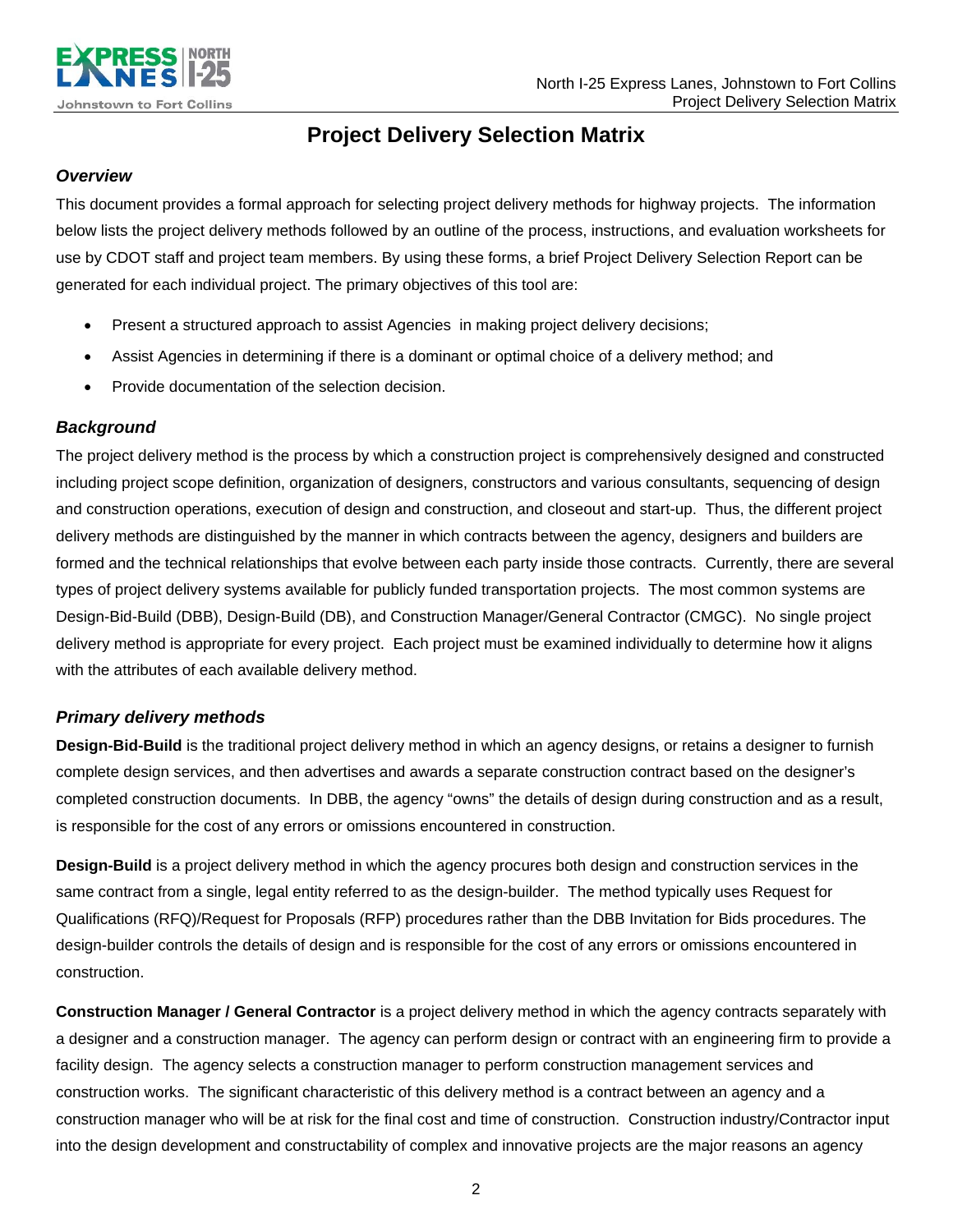

would select the CMGC method. Unlike DBB, CMGC brings the builder into the design process at a stage where definitive input can have a positive impact on the project. CMGC is particularly valuable for new non-standard types of designs where it is difficult for the agency to develop the technical requirements that would be necessary for DB procurement without industry input.

### *Facilitation of the tool*

When embarking on using the project delivery selection tool for the first time, it is recommended that a facilitator is brought in for the workshop. The facilitator will assist with working through the tool and provide guidance for discussing the project and selection of a delivery method. This individual should be knowledgeable about the process and should be consistently used. The facilitator also helps to answer questions and make sure the process stays on track and the team moves towards a formal selection.

### *Participation*

Using the project delivery selection matrix is only as good as the people who are involved in the selection workshop. Therefore, it is necessary to have a collection of individuals to participate in the selection of the delivery method. The selection team needs to include the project manager, the project engineer, a representative of the procurement/contracting office, and any other CDOT staff that is crucial to the project. In addition, the selection team might want to consider including representatives from specialty units and from the local jurisdictions where the project is located. However, it is important to keep the selection team to a minimum amount of participants. Otherwise, the selection process can take a long time to complete. Normally, 3-7 people represent a selection team, but this number should be based on the specific project being analyzed.

### *Potential bias*

The best approach for the participants of the workshop is to keep an open mind about the delivery method to choose. However, there might be participants that have a preconceived notion about the delivery method to use on a project. When this occurs, it is best to discuss that person's ideas with the entire selection team at the beginning of the workshop. Putting that person's ideas on the table helps others to understand the choice that person has in mind. Then, it is important to acknowledge this person's ideas, but to remind that person to keep an open mind as the team works through the selection process.

### *Pre-workshop Tasks*

Before conducting the selection workshop, a few tasks can be completed by the workshop participants. Preparing for the workshop prior to conducting it will result in a much more concise and informative session. It is advised that participants review all known project information, goals, risks, and constraints prior to the workshop. The best approach is to complete the *Project Delivery Description*, the *Project Delivery Goals*, and the *Project Delivery Constraints* worksheets before conducting the workshop. Completing the three worksheets will shorten the time needed to review the project and allows the workshop team to move right into the selection process.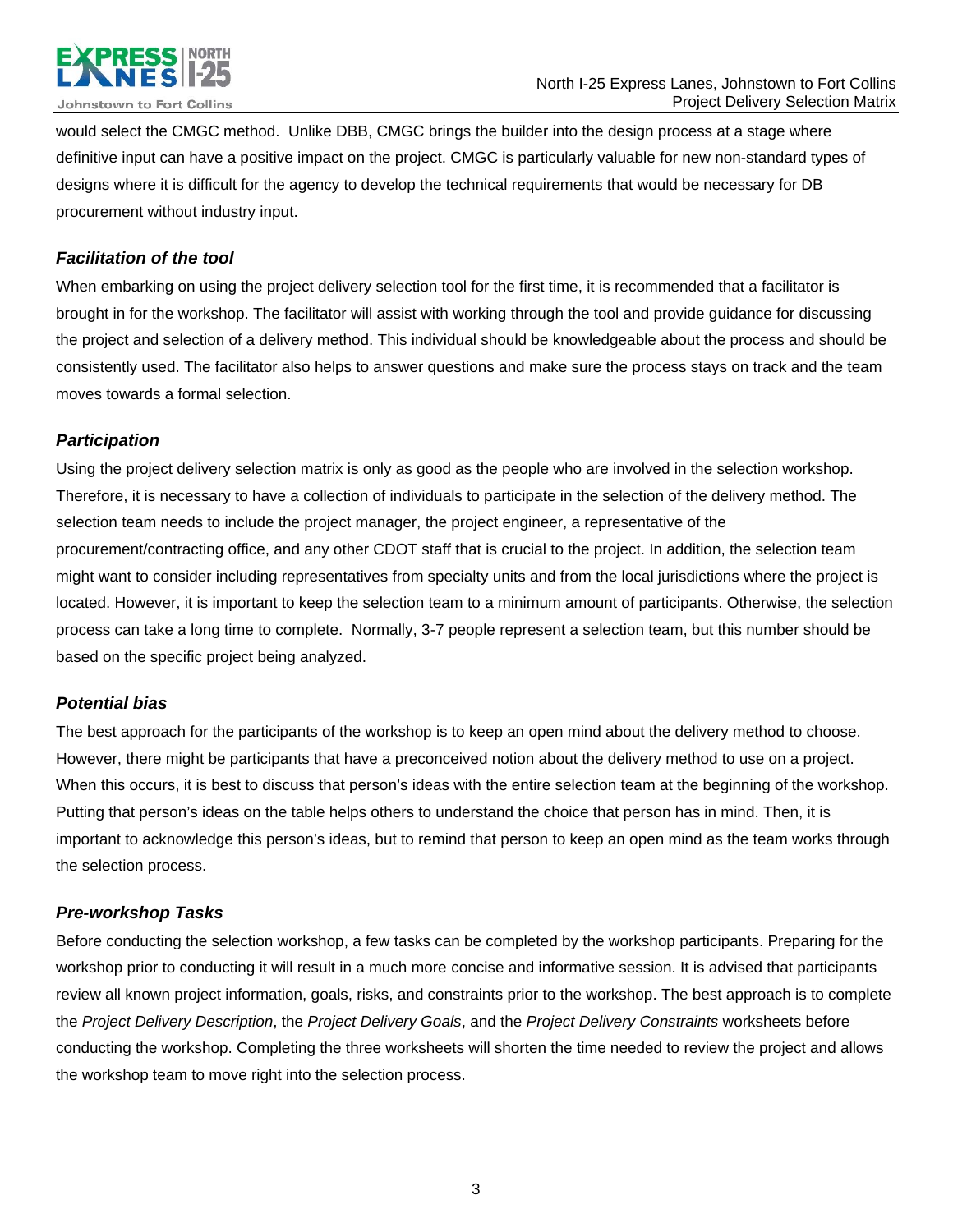

## **Project Delivery Selection Process**

The process is shown in the outline below and a flowchart on the next page. It consists of individual steps to complete the entire process. The steps should be followed in sequential order.

### STAGE I - Project Attributes, Goals, and Constraints

- A. Delivery methods to consider
	- 1. Design-Bid-Build
	- 2. Design-Build
	- 3. Construction Manager / General Contractor
- B. Project Description/Goals/Constraints
	- 1. Project attributes
	- 2. Set project goals
	- 3. Identify project dependent constraints
	- 4. Discuss project risks

### STAGE II – Primary Factor Evaluation

- A. Assess the primary factors (these factors most often determine the selection)
	- 1. Complexity and Innovation
	- 2. Delivery Schedule
	- 3. Project Cost Considerations
	- 4. Level of Design
- B. If the primary factors indicate there is a clear choice of a delivery method, then:
	- 5i. Perform a risk assessment for the desired delivery method to ensure that risks can be properly allocated and managed, and then move on to Stage III Part A
- C. If the primary factors do not indicate a clear choice of a delivery method, then:
	- 5ii. Perform a risk assessment for all delivery methods to determine which method can properly allocate and manage risks, and then move on to Stage III Part B

### STAGE III – Secondary Factor Evaluation

- A. Perform a pass/fail analysis of the secondary factors to ensure that they are not relevant to the decision.
	- 6. Staff Experience/Availability (Agency)
	- 7. Level of Oversight and Control
	- 8. Competition and Contractor Experience
- B. If pass/fail analysis does not result in clear determination of the method of delivery, then perform a more rigorous evaluation of the secondary factors against all potential methods of delivery

NOTE: Typically, the entire selection process can be completed by the project team in a 3 hour workshop session, as long as each team member has individually reviewed and performed the assessment prior to the workshop.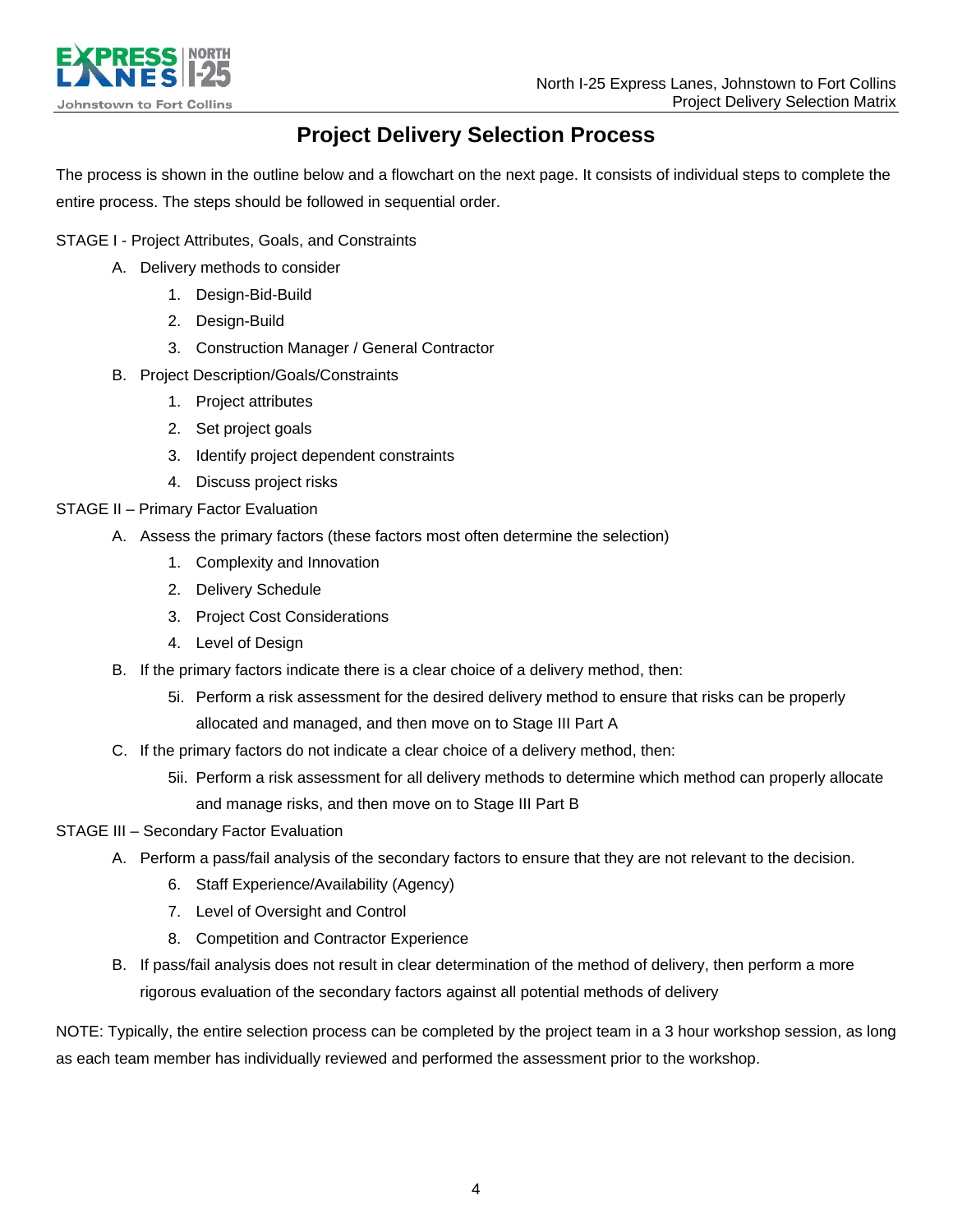



*Flowchart of the Project Delivery Selection Process*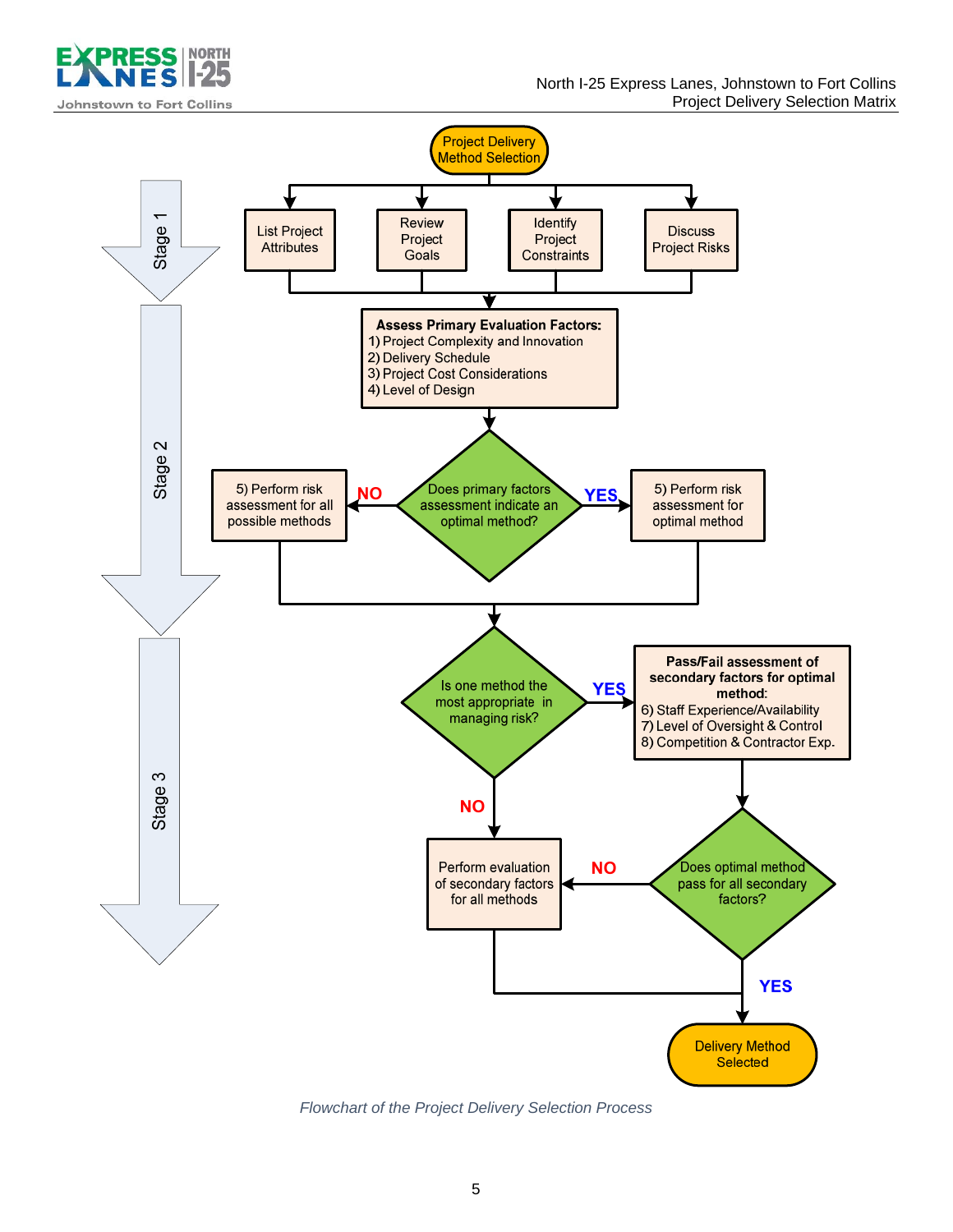

## **Project Delivery Selection Matrix Worksheets and Forms**

The following forms and appendices are included to facilitate this process.

### *Project delivery description worksheet*

Provide information on the project. This includes size, type, funding, risks, complexities, etc. All information should be developed for the specific project.

### *Project delivery goals worksheet – including example project goals*

A careful determination of the project goals is an instrumental first step of the process that will guide both the selection of the appropriate method of delivery for the project.

### *Project delivery constraints worksheet - including example project constraints*

Carefully review all possible constraints to the project. These constraints can potentially eliminate a project delivery method before the evaluation process begins.

### *Project risks worksheet*

In addition to project goals and constraints, a detailed discussion of project risks is a critical step that helps with evaluation of the selection factors.

### *Project delivery selection summary form*

The Project Delivery Selection Summary summarizes the assessment of the eight selection factors for the three delivery methods. The form is qualitatively scored using the rating provided in the table below. The form also includes a section for comments and conclusions.The completed Project Delivery Selection Summary should provide an executive summary of the key reasons for the selection of the method of delivery**.** 

| <b>Rating Key</b> |                                                        |  |
|-------------------|--------------------------------------------------------|--|
| $+ +$             | Most appropriate delivery method                       |  |
|                   | Appropriate delivery method                            |  |
|                   | Least appropriate delivery method                      |  |
| X                 | Fatal Flaw (discontinue evaluation of this method)     |  |
| <b>NA</b>         | Factor not applicable or not relevant to the selection |  |

### *Workshop blank form*

This form can be used by the project team for additional documentation of the process. In particular, it can be used to elaborate the evaluation of the *Assessment of Risk* factor.

### *Project delivery methods selection factor opportunities / obstacles form*

These forms are used to summarize the assessments by the project team of the opportunities and obstacles associated with each delivery method relative to each of the eight Selection Factors. The bottom of each form allows for a qualitative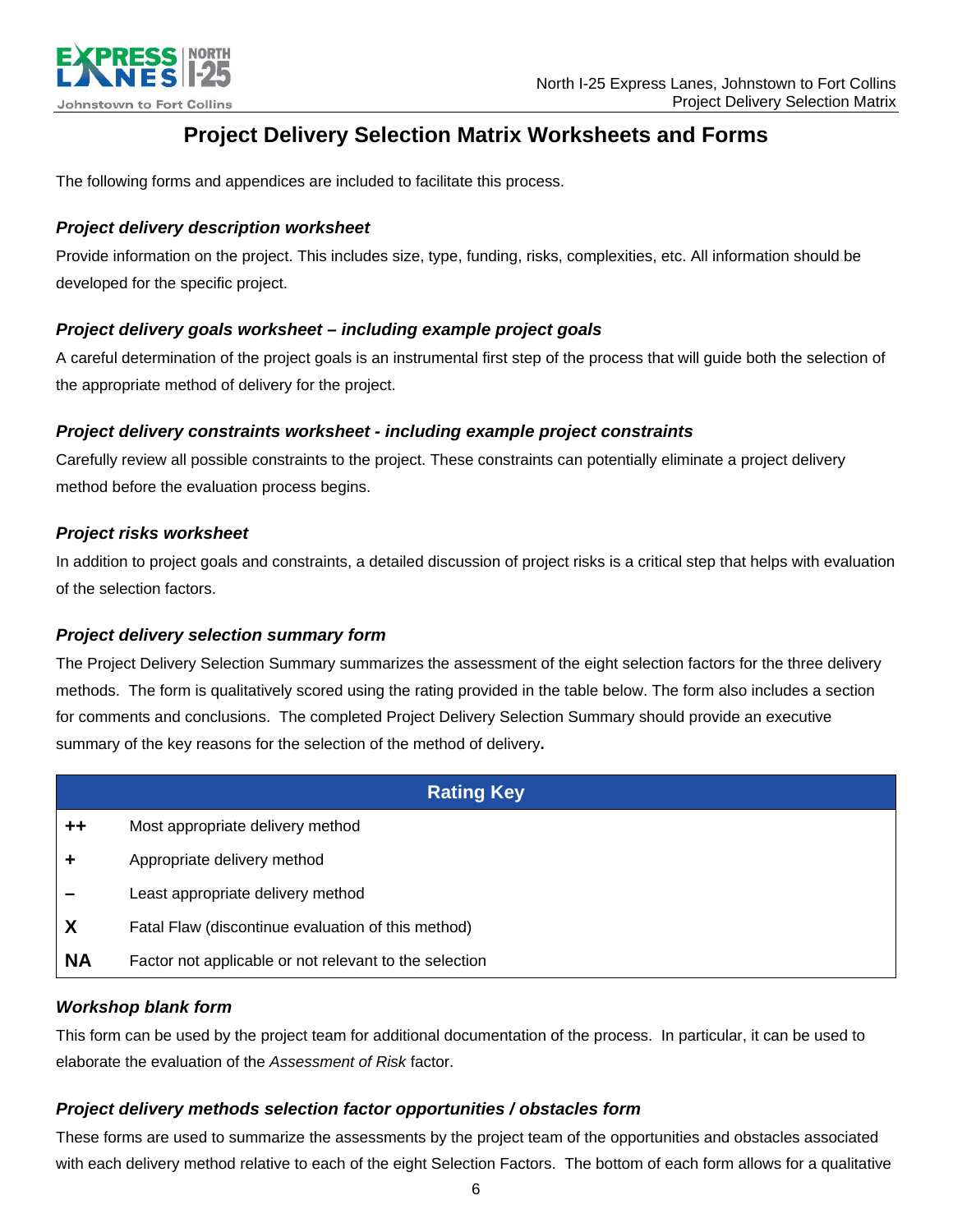

conclusion using the same notation as described above. Those conclusions then are transferred to the *Project Delivery Selection Summary Form***.** 

### *Project delivery methods opportunities / obstacles checklists*

These forms provide the project team with direction concerning typical delivery method opportunities and obstacles associated with each of the eight Selection Factors. However, these checklists include general information and are not an all-inclusive checklist. Use the checklists as a supplement to developing project specific opportunities and obstacles.

### *Risk assessment guidance form*

Because of the unique nature of Selection Factor 5, *Assessment of Risk*, this guidance section provides the project team with additional assistance for evaluation of the risk factor including: Typical Transportation Project Risks; a General Project Risks Checklist; and a Risk Opportunities/Obstacles Checklist.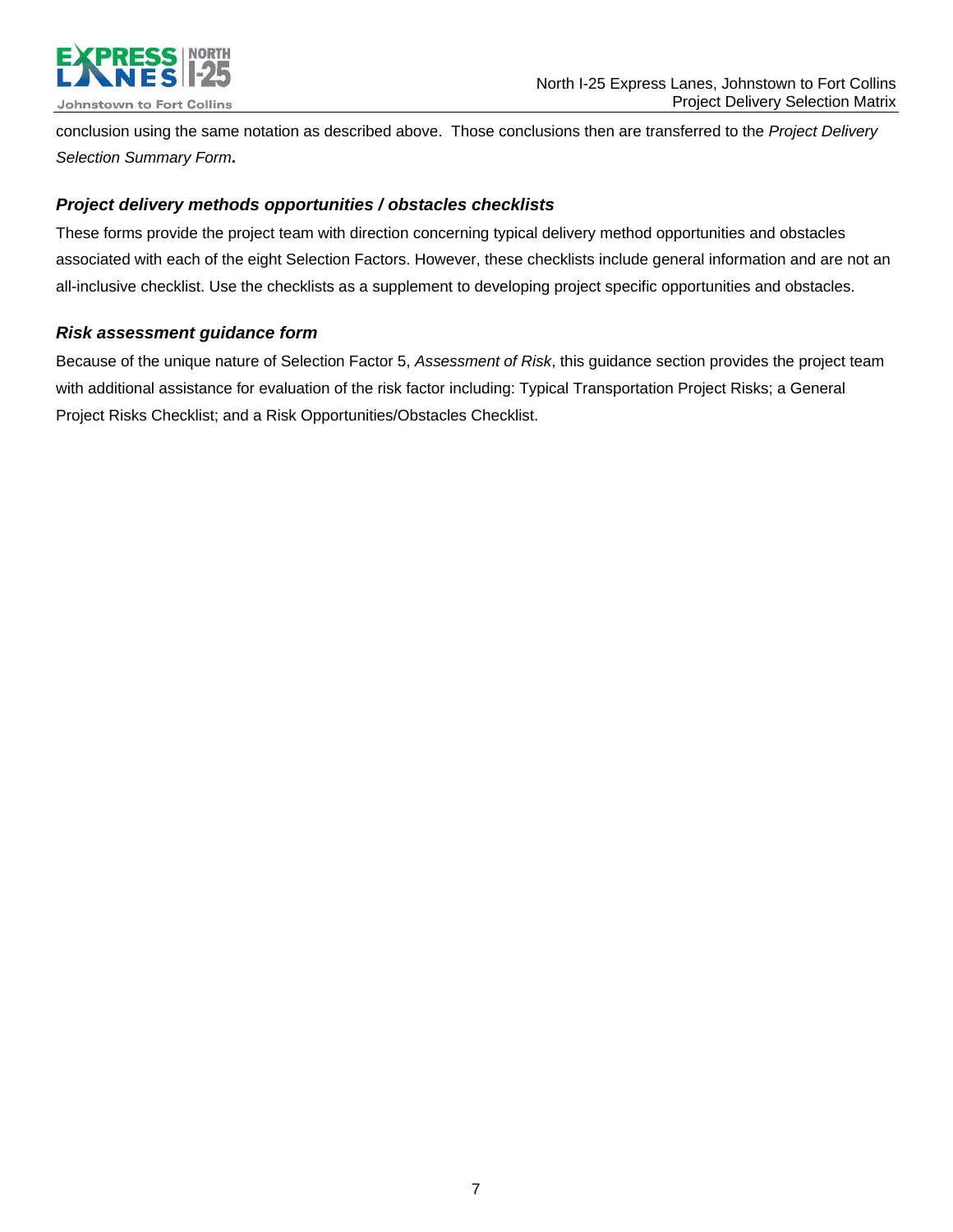

## **Project Delivery Description**

The following items should be considered in describing the specific project. Other items can be added to the bottom of the form if they influence the project delivery decision. Relevant documents can be added as appendices to the final summary report.

### **Project Attributes**

### **Project Name:**

I-25, SH 402 to SH 14 Reconstruction

**Location:** 

Larimer County, Colorado

#### **Estimated Budget:**

\$237,000,000

### **Estimated Project Delivery Period:**

5 years. Design procurement 5/2016 to 9/2017, Construction 1/2018 to 12/2020

### **Required Delivery Date (if applicable):**

No required date at this time. Potential funding may have delivery date constraints

### **Source(s) of Project Funding:**

Federal, State, and Local (Potential TIGER or FASTLane, or influx of local)

### **Project Corridor:**

North I-25, Denver to Wyoming

### **Major Features of Work – pavement, bridge, sound barriers, etc.:**

Pavement, tolling, bridges, drainage, sound barrier, right of way,

### **Major Schedule Milestones:**

### Acquire ROW

- Environmental clearance
- Design procurement completion
- Construction complete by funding requirements
- Selection by Fall 2017 with construction beginning in 2018

### **Major Project Stakeholders:**

FHWA, CDOT, HPTE, City of Fort Collins, Johnstown, Larimer County, Loveland, NFRMPO, Timnath, Centerra/McWhinney (funding participant), Windsor (funding participant), CSP

3<sup>rd</sup> parties: UPRR, GWRR, Ditch Companies

### **Major General Obstacles:**

Environmental, Variable Funding, ROW Acquisition, Utilities, Contract Execution, Traveling Public, Railroads

### **Major Obstacles with Right of Way, Utilities, and/or Environmental Approvals:**

- City of Fort Collins ROW acquisition
- FEMA CLOMR at Cache La Poudre River and Big Thompson River
- Irrigation ditch company coordination and approval
- Railroad coordination
- Possible to minimize/eliminate permanent right-of-way and only need temporary construction easements.
- Utilities, including possible relocations/lowering of fiber lines, Greeley Water coordination
- ROD (may slow down project)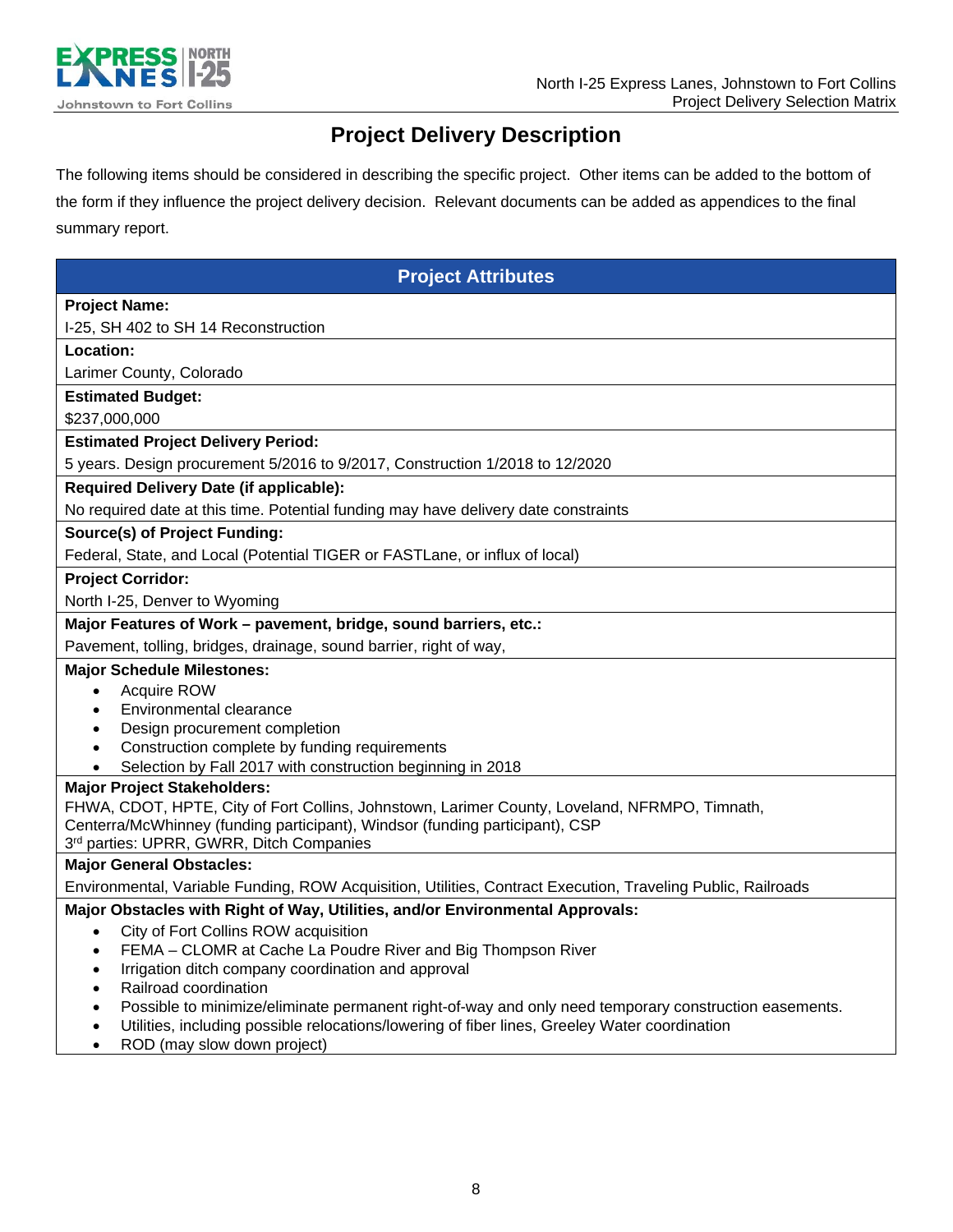

### **Project Attributes**

### **Major Obstacles during Construction Phase:**

- Phasing of the bridge replacement
- Traffic handling/minimizing traveling public disruption
- Construction over the Cache La Poudre River
- Maintaining access for CSP
- Coordination of irrigation work with irrigation companies
- Coordination with Crossroads construction (two contractors in same area)
- Business impacts if SH 402 or Prospect interchanges included

### **Safety Issues:**

- General safety during highway construction
- Safety issues associated with working near waterways
- Elements determined to be safety critical

### **Sustainable Design and Construction Requirements:**

Project elements required per EIS. Water quality considerations.

## **Project Delivery Goals**

An understanding of project goals is essential to selecting an appropriate project delivery method. Therefore, project goals should be set prior to using the project delivery selection matrix. Typically, the project goals can be defined in three to five items and need to be reviewed here. Example goals are provided below, but the report should include projectspecific goals. These goals should remain consistent over the life of the project.

### **Project-Specific Goals**

### **Goal #1: Improve mobility and traffic operations**

Growth in Northern Colorado has diminished mobility on I-25. Congestion is experienced daily between Longmont and the north side of Fort Collins. This project will reduce congestion by enhancing and improving operations on the mainline and at interchanges. This project will increase capacity by adding an express lane. The express lane provides trip reliability for HOV, transit and SOVs that chose to pay a toll. This project should also improve capacity and operations in the general purpose lanes. In addition, the project will install emerging technology and innovation in the corridor (e.g. message boards, travel time, real time information, connected vehicles, infrastructure, etc), so road users can make informed decisions with regard to how to utilize the facilities and improve mobility.

### **Goal #2: Maximize the scope with the available fiscal resources**

I-25 is a priority for CDOT and the North Front Range. The State of Colorado has limited funds for highway construction and maintenance. The most has to be done with the available funding to provide relief in the most problematic locations. In order to improve these problem areas for the traveling public sooner, the project team would like to find solutions to leverage the available funding to maximize overall mobility and the length of the EIS Preferred Alternative improvements constructed and within the project limits.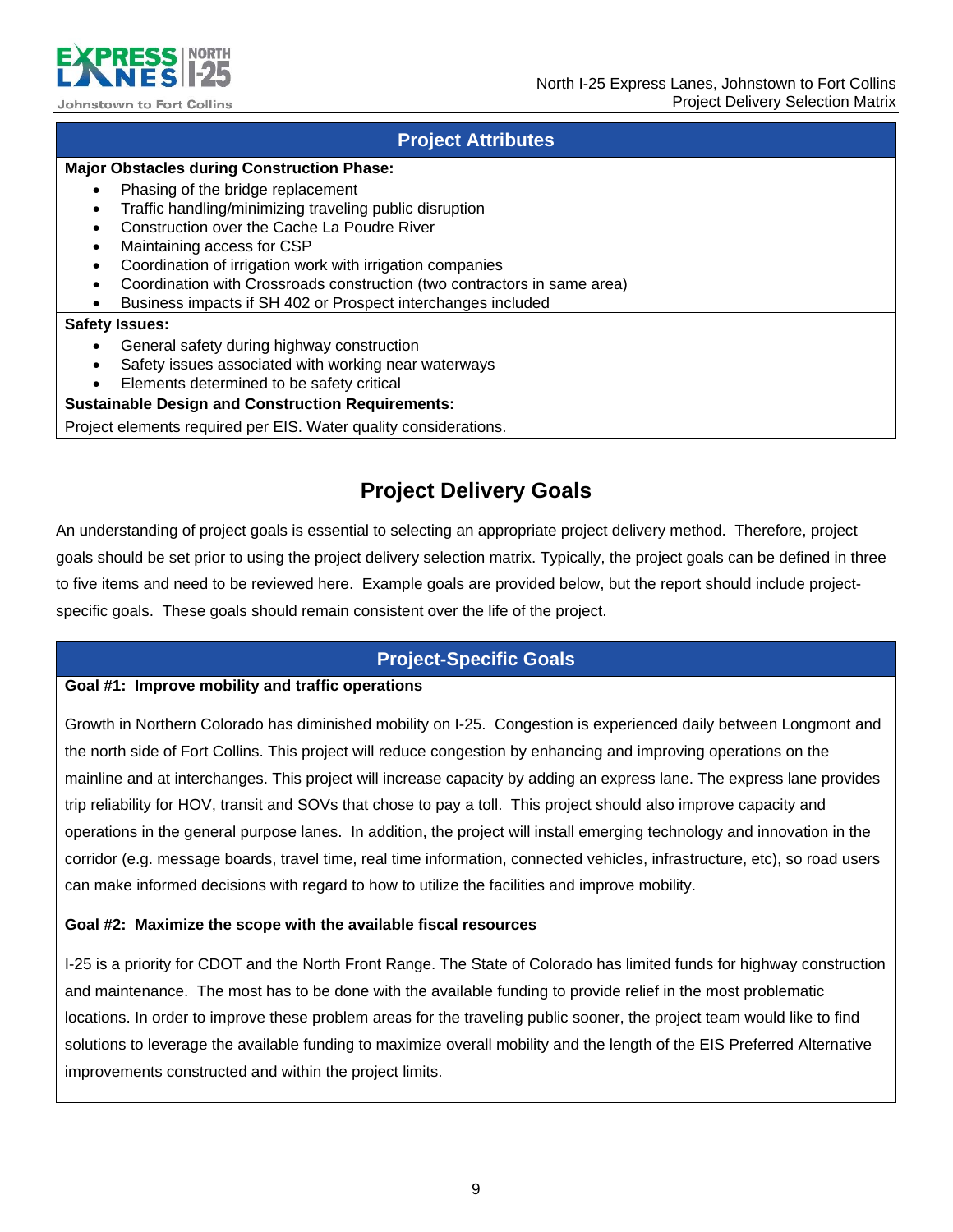

### **Goal #3: Provide a safe facility for the public as well as a safe work zone for construction and the travelling public**

Safety is of paramount importance during construction and post construction. The proposed phasing should maximize safety refuges (shoulders), minimize traffic shifts and head to head traffic configurations during construction. The safety of the final design should meet or exceed current AASHTO policy on design. The safety of all users including first responders should be improved, while still allowing for safe passage of the travelling public during incidents.

### **Goal #4: Increase intermodal connections**

CDOT wants this project to improve connectivity among transit, bicycles and pedestrians. The project should consider the connectivity of the transit, access to the managed lanes and stations through the area of improvements. As a part of the intermodal improvements, this project will construct a new connection and Transit Center (Park n Ride) north of US-34 at Kendall Parkway for Bustang service and car-poolers. In addition, this project will improve connectivity for trail users. At a minimum a new trail connection on the Poudre River Trail will be added to improve bicycle commuter routes between communities west of I-25 to communities east of I-25 as outlined in the Governor's Colorado Pedals Project.

## **Goal #5: Ensure the longevity of the project (creating the most value out of the investment now, and building a high quality project)**

This project will replace the aging infrastructure and accommodate the future build out of the FEIS Preferred Alternative. CDOT wants to maximize the infrastructure constructed with this project to be consistent and useable for completing the FEIS Preferred Alternative. To the extent possible CDOT wants the new facility to be out of the 100 year floodplain especially for any bridges over a floodplain that are replaced.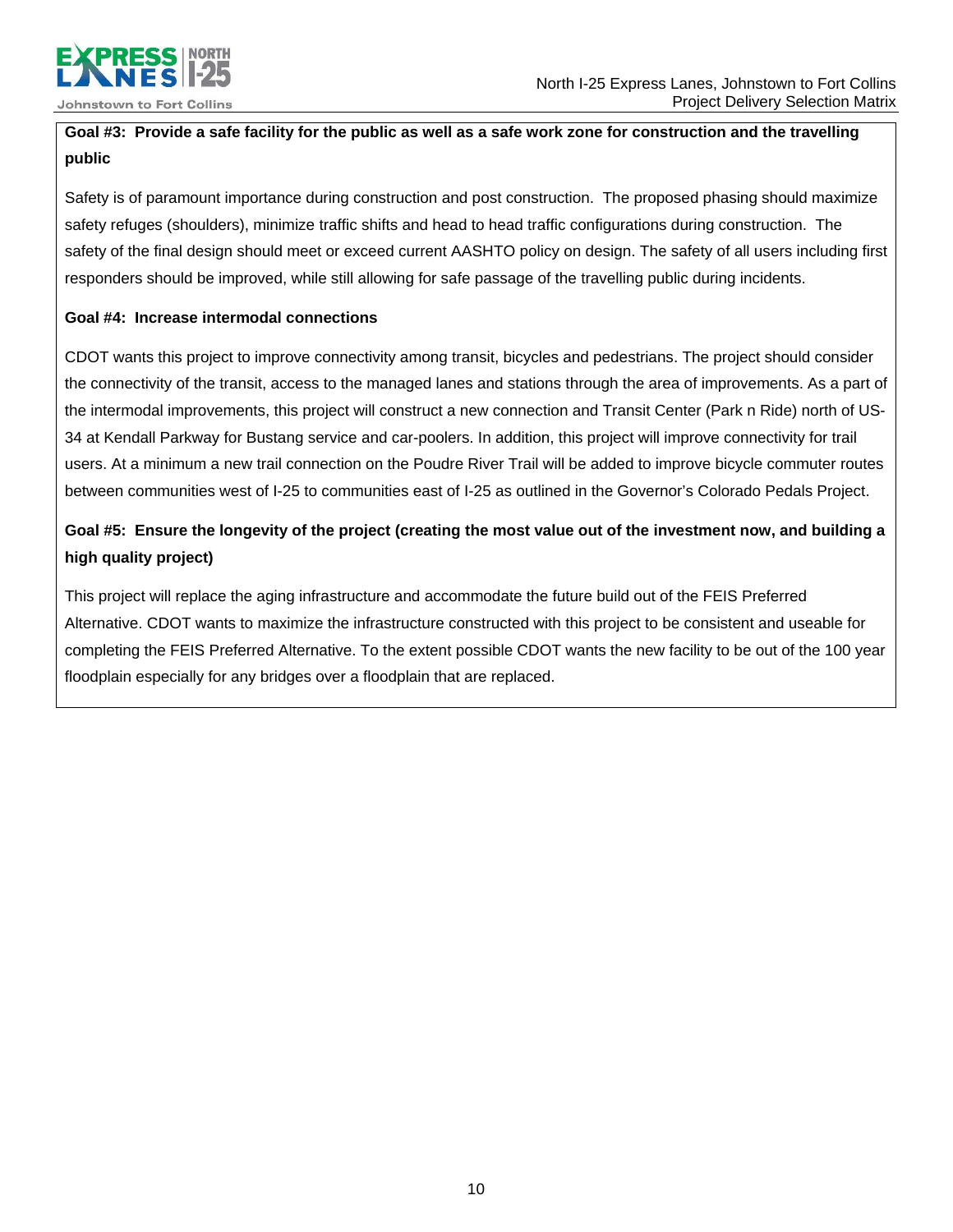

## **Project Delivery Constraints**

There are potential aspects of a project that can eliminate the need to evaluate one or more of the possible delivery

methods. A list of general constraints can be found below the table and should be referred to after completing this

worksheet. The first section below is for general constraints and the second section is for constraints specifically tied to project delivery selection.

### **General Constraints**

### **Source of Funding:**

Federal, State, and Local. Federal funding may have obligation dates. At this time, these dates are not expected to drive schedule. HTPE loan.

### **Schedule constraints:**

Minimize impacts to traveling public, time value of money, toll revenue collections asap, desire to want to be under construction in winter 2017. TIGER grant money, if obtained would need to be obligated by Sept 2019.

### **Federal, state, and local laws:**

Yes, specifically FEMA and MS4 requirements

### **Third party agreements with railroads, ROW, etc:**

- Permanent ROW and temporary construction easements
- Third party H&H approvals (Larimer County, CWCB, etc)
- Possible IGA with the City of Fort Collins for Arapahoe Bend Natural Area
- IGA's for funding participants
- DTR agreement
- E-470 agreement
- Railroad agreements with UPRR and GWRR
- Ditch company agreements
- Utility company agreements

### **Project Delivery Specific Constraints**

### **Project delivery constraint #1: EIS impacts and mitigation**

Be consistent with EIS impacts and implement mitigation measures.

### **Project delivery constraint #2: MS-4**

This project is within an MS-4 area and must adhere to the permit. The current criteria states that all the additional impervious area must be treated. Issue if staying within ROW

### **Project delivery constraint #3: Maintaining Traffic**

Area is highly constrained, and future alignment is in same location in some areas. Constructing bridges in generally the same location at some locations will require detour alignments of I-25.

### **Project delivery constraint #4: Funding**

Dynamic funding environment – scalable project to meet funding.

### **Project delivery constraint #5: Hydrology/Hydraulic Changes and Approvals**

The flows have increased by 10,000 cfs at Big Thompson River, and the channel geometry has substantially changed. Significant analysis and likely CLOMR required. Poudre River coordination with City of Fort Collins and hydrology changes.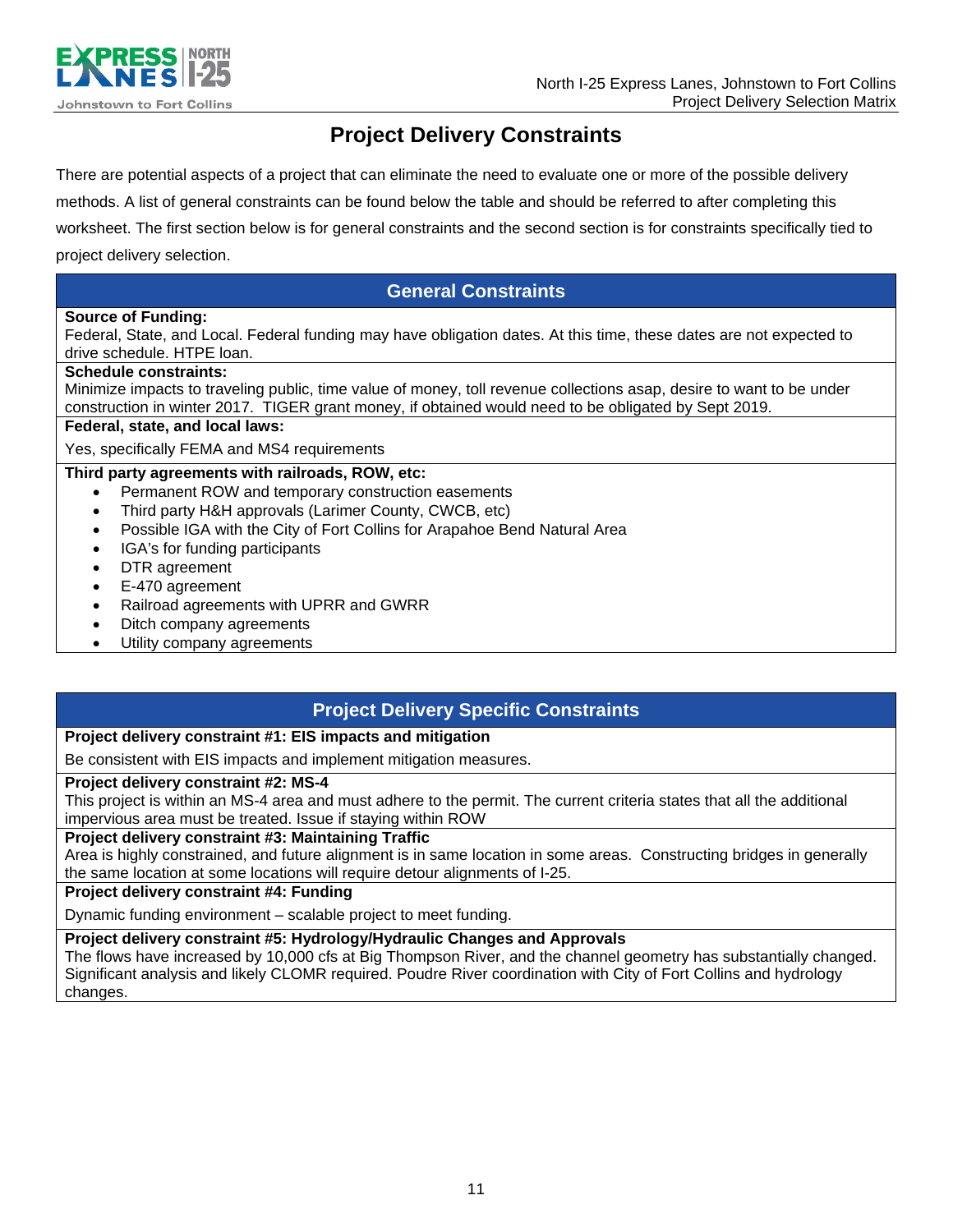

## **Project Risks**

### **Identified Project Risks**

### **Project Risk:**

Uncertain funding amount. Project needs to be scalable – up and down.

### **Project Risk:**

Traveling Public. Need to replace bridges will require some closures, particularly on the frontage road

### **Project Risk:**

Drainage/Water Quality and Complex floodplain issues.

- Completely new hydrology, significantly higher, channel changes
- Major coordination effort with other local stakeholders as well as possible IGA. The approval process of the CLOMR may become a critical path issue due to timing.

### **Project Risk:**

Project staffing and oversight. Providing adequate project oversight and management of this project and additional final design/construction projects in Region 4 may be difficult as current staff is already busy.

### **Project Risk:**

ROW Acquisitions. The ROW acquisition process will be a critical path issue due to the time it will take to acquire the parcels needed to begin construction.

### **Project Risk:**

Environmental Approvals. Project will need a new ROD.

### **Project Risk:**

FHWA approvals. Ensuring focus on FHWA major project requirements – specific to project and corridor approvals (CER and Financial Plan updates)

### **Project Risk: Tolling and revenue results**

Unknown loan amount until later in delivery process, prior to construction contract award

### **Project Risk: Railroad approval**

**Project Risk: Coordination with Ditch Companies and Condition of their existing Facilities.** 

### *General Risk Categories to Consider*

- 1. Site Conditions and Investigations
- 2. Utilities
- 3. Railroads
- 4. Drainage/Water Quality
- 5. Environmental
- 6. Third-party Involvement
- 7. Organizational
- 8. Design
- 9. Construction
- 10. Right-of-Way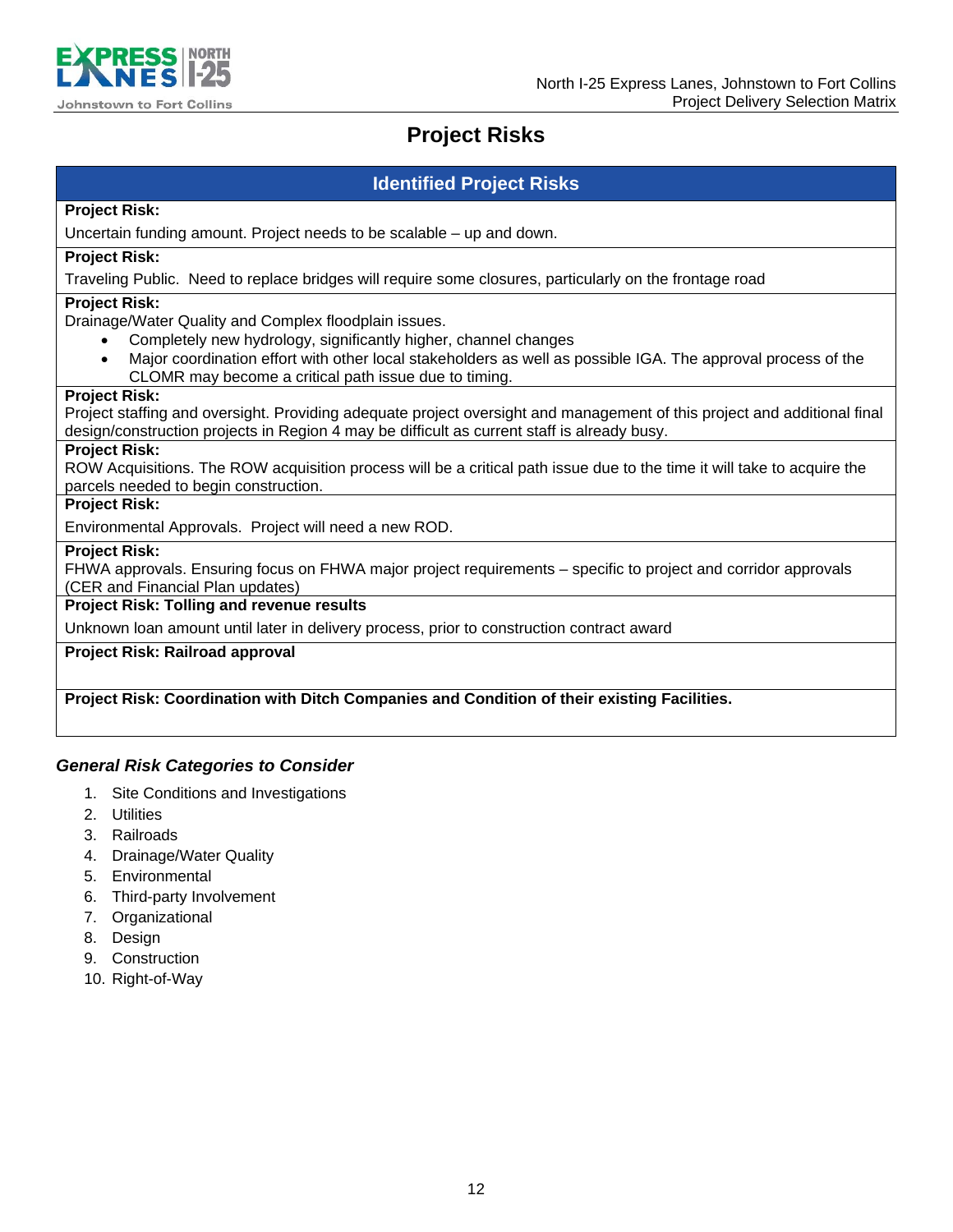

## **Project Delivery Selection Summary**

Determine the factors that should be considered in the project delivery selection, discuss the opportunities and obstacles related to each factor, and document the discussion on the following pages. Then complete the summary below.

| <b>Project Delivery Method Opportunity/Obstacle Summary</b> |                                                  |            |                 |             |
|-------------------------------------------------------------|--------------------------------------------------|------------|-----------------|-------------|
|                                                             |                                                  | <b>DBB</b> | <b>DB</b>       | <b>CMGC</b> |
|                                                             | <b>Primary Selection Factors</b>                 |            | $^{\mathrm{+}}$ | ÷           |
| 1.                                                          | <b>Project Complexity &amp;</b><br>Innovation    |            | $^{\mathrm{+}}$ | O           |
| 2.                                                          | <b>Project Delivery Schedule</b>                 | 0          | ٠               | 0           |
| 3.                                                          | <b>Project Cost Considerations</b>               |            | ++              | ╈           |
| 4.                                                          | Level of Design                                  |            |                 | 0           |
| 5.                                                          | <b>Risk Assessment</b>                           | ٠          |                 | ٠           |
|                                                             | <b>Secondary Selection Factors</b>               | ٠          | Ω               |             |
| 6.                                                          | <b>Staff Experience/Availability</b><br>(Agency) |            | O               |             |
| 7.                                                          | Level of Oversight and<br>Control                | ٠          |                 |             |
| 8.                                                          | <b>Competition and Contractor</b><br>Experience  |            |                 | 0           |

**Rating Key** 

| ++                   | Most appropriate delivery method                       |
|----------------------|--------------------------------------------------------|
| $\ddot{\phantom{1}}$ | Appropriate delivery method                            |
| 0                    | Neutral delivery method                                |
| -                    | Least appropriate delivery method                      |
| X                    | Fatal Flaw (discontinue evaluation of this method)     |
| <b>NA</b>            | Factor not applicable or not relevant to the selection |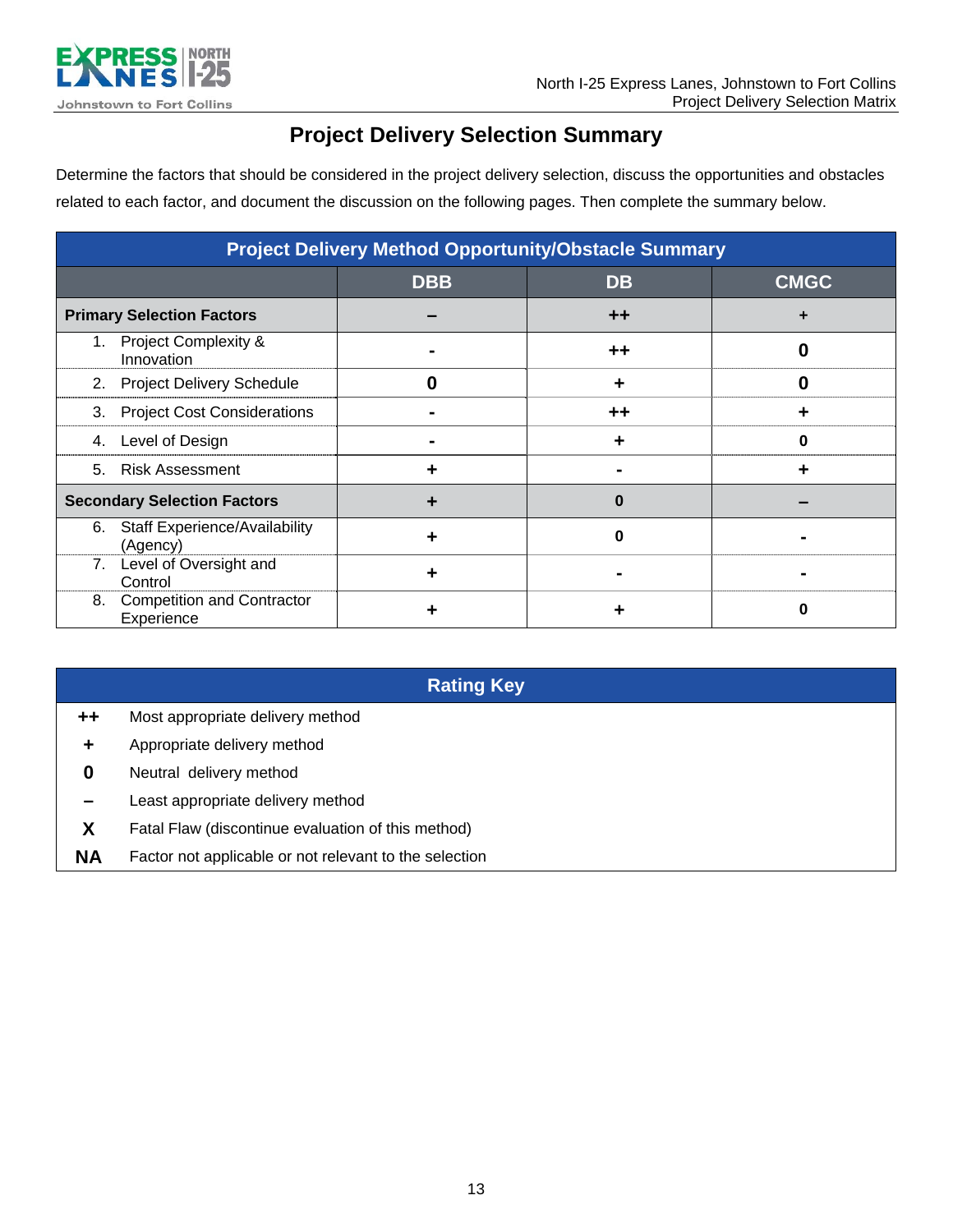

## **Project Delivery Selection Summary Conclusions and Comments**

The project team met on May 26, 2016 to complete the PDSM. The results were reviewed by CDOT Region 4 staff and discussed further at project progress meetings. After reviewing the project goals and risks, **the team has selected Design Build as the preferred delivery method**. The main benefits of selecting design build were:

- **(a) Maximize Scope:** CDOT wants to maximize scope for the available funds through the use of ARE's. This project is one of many in the North Front Range on I-25. Funding is limited and CDOT wants to build as much as possible with the available funding. If the project comes in under budget, we want to build more. This is also a project goal. This is not easily done using design bid build. CMGC would allow for an expandable scope.
- **(b) Generate Competition and Innovation:** A design build project will allow contractors to compete to determine which team can give CDOT the most scope within our budget using innovative designs (Best Value). This is also not easily accomplished using design-bid-build. CMGC could foster some innovation, but not from several teams and with a competitive price.
- **(c) Flexibility in Scope:** The total funding is still not set. It is easier to adjust project scope and keep a design build project on schedule vs a traditional design bid build or CMGC. Other delivery methods that require complete designs which take more time and cost to adjust.
- **(d) Quality:** The design build selection process and subsequent contractor lead Quality Control program will provide a high quality final product,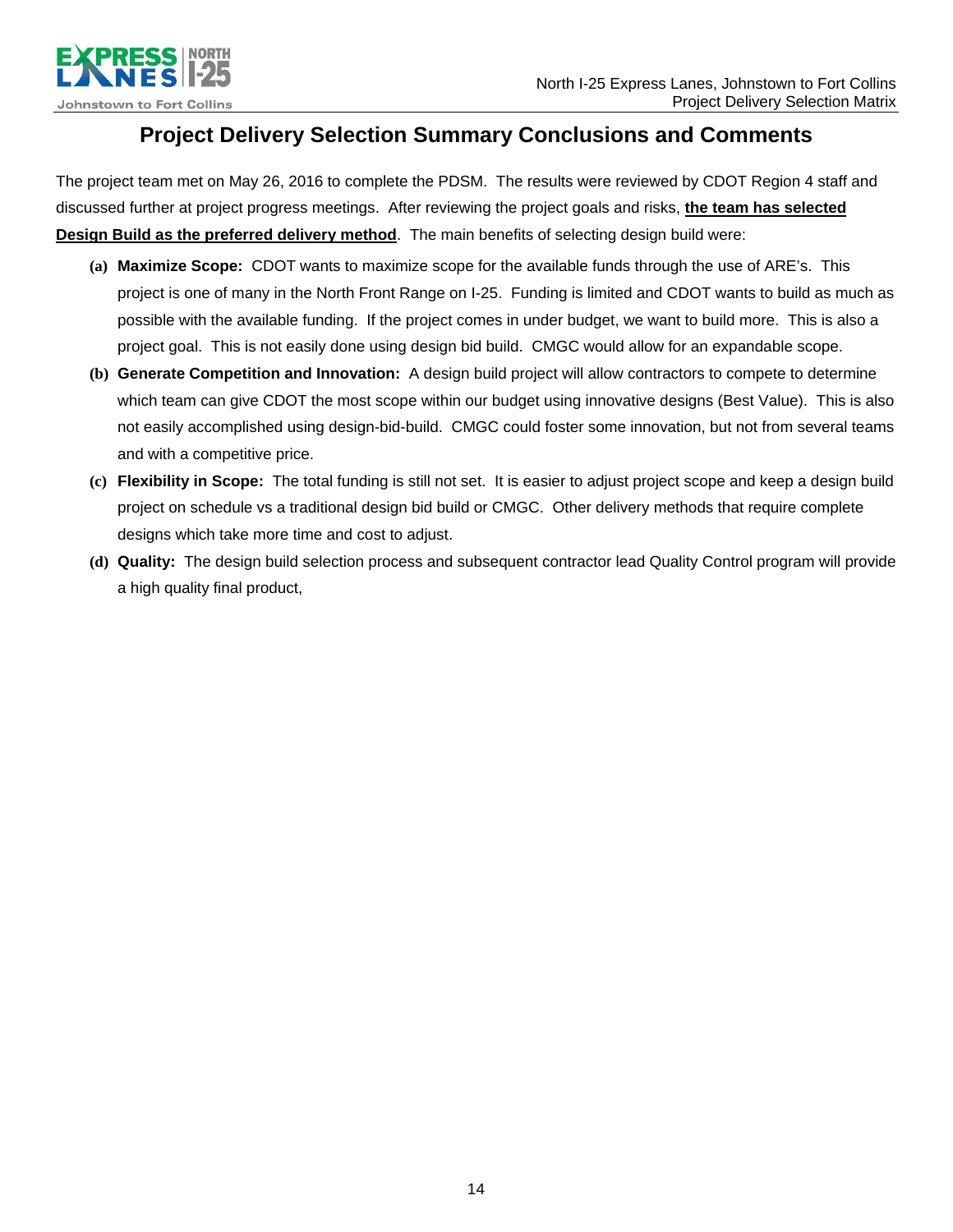

## **Project Delivery Selection Matrix Primary Factors**

## *1) Project Complexity and Innovation*

Project complexity and innovation is the potential applicability of new designs or processes to resolve complex technical issues.

| <b>DESIGN-BID-BUILD</b><br>Allows Agency to fully resolve complex design issues and qualitatively evaluate designs before procurement of the<br>general contractor. Innovation is provided by Agency/Consultant expertise and through traditional agency directed<br>processes such as VE studies and contractor bid alternatives. |                                                                                                                                                                                                                                                      |               |
|------------------------------------------------------------------------------------------------------------------------------------------------------------------------------------------------------------------------------------------------------------------------------------------------------------------------------------|------------------------------------------------------------------------------------------------------------------------------------------------------------------------------------------------------------------------------------------------------|---------------|
| <b>Opportunities</b>                                                                                                                                                                                                                                                                                                               | <b>Obstacles</b>                                                                                                                                                                                                                                     | <b>Rating</b> |
| Agencies control of design of complex projects                                                                                                                                                                                                                                                                                     | Agency and consultant expertise can select<br>innovation independently of contractor abilities                                                                                                                                                       |               |
| Opportunities for value engineering studies during<br>design, more time for design solutions                                                                                                                                                                                                                                       | Complex design can be resolved and competitively<br>bid                                                                                                                                                                                              |               |
| Aids in consistency and maintainability                                                                                                                                                                                                                                                                                            | Innovations can add cost or time and restrain<br>contractor's benefits                                                                                                                                                                               |               |
| Full control in selection of design expertise                                                                                                                                                                                                                                                                                      | No contractor input to optimize costs                                                                                                                                                                                                                |               |
|                                                                                                                                                                                                                                                                                                                                    | Limited flexibility for integrated design and<br>construction solutions (limited to constructability)<br>Difficult to assess construction time and cost due to<br>innovation                                                                         |               |
| qualitative (non-price oriented) design but requires agreement on CAP.                                                                                                                                                                                                                                                             | <b>CMGC</b><br>Allows independent selection of designer and contractor based on qualifications and other factors to jointly address<br>complex innovative designs through three party collaboration of Agency, designer and Contractor. Allows for a |               |
| <b>Opportunities</b>                                                                                                                                                                                                                                                                                                               | <b>Obstacles</b>                                                                                                                                                                                                                                     | Rating        |
| Highly innovative process through 3 party<br>collaboration                                                                                                                                                                                                                                                                         | Process depends on designer/CM relationship                                                                                                                                                                                                          |               |
| Allows for agency control of a designer/contractor<br>process for developing innovative solutions                                                                                                                                                                                                                                  | No contractual relationship between designer/CM                                                                                                                                                                                                      |               |
| Allows for an independent selection of the best<br>qualified designer and best qualified contractor                                                                                                                                                                                                                                | Management of scope additions                                                                                                                                                                                                                        |               |
| Risk of innovation can be better defined and<br>minimized and allocated                                                                                                                                                                                                                                                            |                                                                                                                                                                                                                                                      |               |
|                                                                                                                                                                                                                                                                                                                                    | <b>DESIGN-BUILD</b>                                                                                                                                                                                                                                  |               |
| Requires that desired solutions to complex projects be well defined through contract requirements.                                                                                                                                                                                                                                 | Incorporates design-builder input into design process through best value selection and contractor proposed Alternate<br>Technical Concepts (ATCs) - which are a cost oriented approach to providing complex and innovative designs.                  |               |
| <b>Opportunities</b>                                                                                                                                                                                                                                                                                                               | <b>Obstacles</b>                                                                                                                                                                                                                                     | <b>Rating</b> |
| Designer and contractor collaborate to optimize<br>means and methods and enhance innovation                                                                                                                                                                                                                                        | Requires desired solutions to complex designs to be<br>well defined through technical requirements                                                                                                                                                   |               |
| Opportunity for innovation through competiveness of<br>ATC process                                                                                                                                                                                                                                                                 | Qualitative designs can be difficult to define if not<br>done early in design (example. aesthetics)                                                                                                                                                  |               |
| Can use best-value procurement to select design-<br>builder with best qualifications                                                                                                                                                                                                                                               | time or cost constraints on designer                                                                                                                                                                                                                 |               |
| Constructability and VE inherent in process                                                                                                                                                                                                                                                                                        |                                                                                                                                                                                                                                                      |               |
| Early team integration                                                                                                                                                                                                                                                                                                             |                                                                                                                                                                                                                                                      |               |
| Ability to obtain intellectual property through the use<br>of stipends                                                                                                                                                                                                                                                             |                                                                                                                                                                                                                                                      |               |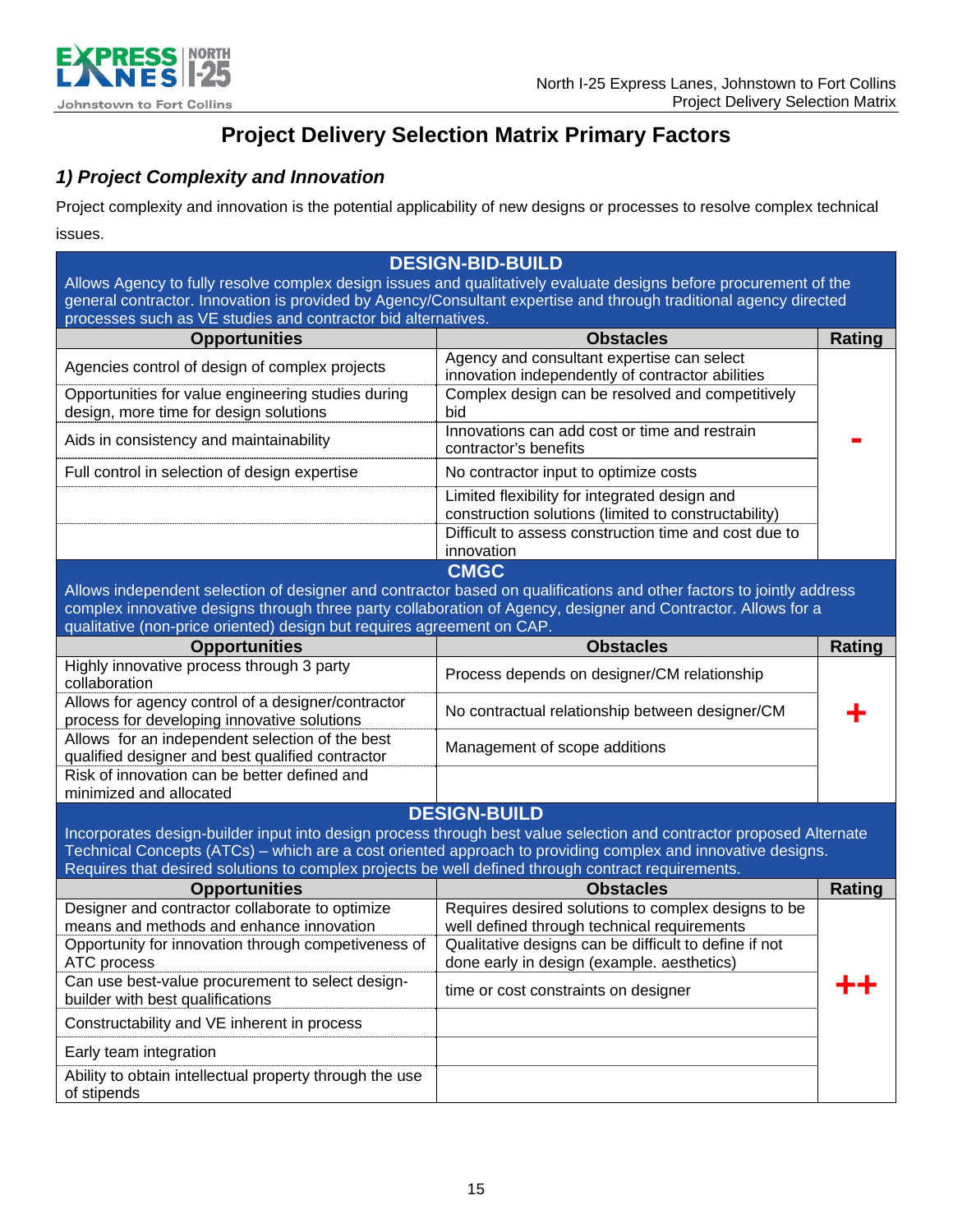

## *2) Delivery Schedule*

Delivery schedule is the overall project schedule from scoping through design, construction and opening to the public.

Assess time considerations for starting the project or receiving dedicated funding and assess project completion

importance.

| <b>DESIGN-BID-BUILD</b>                                                                                      |                                                                                                                     |               |
|--------------------------------------------------------------------------------------------------------------|---------------------------------------------------------------------------------------------------------------------|---------------|
| Requires time to perform sequential design and procurement, but if design time is available has the shortest |                                                                                                                     |               |
| procurement time after the design is complete.                                                               |                                                                                                                     |               |
| <b>Opportunities</b>                                                                                         | <b>Obstacles</b>                                                                                                    | <b>Rating</b> |
| It is potentially a shorter procurement period given                                                         | The schedule is not optimized based on contractors                                                                  |               |
| the level of design in this project                                                                          | capabilities                                                                                                        |               |
|                                                                                                              | Milestones can be defined, however, not as effective<br>without the contractor's input                              |               |
|                                                                                                              | Unrealistic design and construction schedules                                                                       |               |
|                                                                                                              | Owner owns design, and errors can lead to change<br>orders and schedule delays                                      |               |
|                                                                                                              | <b>CMGC</b>                                                                                                         |               |
|                                                                                                              | Quickly gets contractor under contract and under construction to meet funding obligations before completing design. |               |
|                                                                                                              | Parallel process of development of contract requirements, design, procurements, and construction can accelerate     |               |
|                                                                                                              | project schedule. However, schedule can be slowed down by coordinating design-related issues between the CM and     |               |
| designer and by the process of reaching a reasonable CAP.                                                    |                                                                                                                     |               |
| <b>Opportunities</b>                                                                                         | <b>Obstacles</b>                                                                                                    | <b>Rating</b> |
| The ability to do phased packages allows for certain                                                         | Efficient procurement of long-lead items may be                                                                     |               |
| items to be pushed forward in comparison to DBB or                                                           | advantageous to the contractor, but negotiation                                                                     |               |
| DB                                                                                                           | determines whether it benefits the project                                                                          |               |
| Team involvement may be greater in this case with                                                            | Procurement, solely based on the selection of a                                                                     |               |
| earlier engagement of contractor for discussion of                                                           | contractor is fast, however, negotiation of GMP and                                                                 |               |
| phasing, vs in a design-build                                                                                | pricing can be drawn out                                                                                            |               |
|                                                                                                              | It takes a strong owner, and time, to ensure VE is                                                                  |               |
|                                                                                                              | occurring                                                                                                           |               |
|                                                                                                              | <b>DESIGN-BUILD</b>                                                                                                 |               |
|                                                                                                              | Ability to get project under construction before completing design. Parallel process of design and construction can |               |
|                                                                                                              | accelerate project delivery schedule; however, procurement time can be lengthy due to the time necessary to develop |               |
| an adequate RFP, evaluate proposals and provide for a fair, transparent selection process.                   |                                                                                                                     |               |
| <b>Opportunities</b>                                                                                         | <b>Obstacles</b>                                                                                                    | <b>Rating</b> |
| Shifting of schedule risk from the owner to the                                                              | RFP development and procurement process can be                                                                      |               |
| contractor                                                                                                   | intensive and longer                                                                                                |               |
| Ability to begin construction before entire design,                                                          | Railroads, communities, utilities will require                                                                      |               |
| parallel design-build process, is a great benefit                                                            | thoughtful attention and commitment to expedite                                                                     |               |
|                                                                                                              | review of design                                                                                                    |               |
| Allows innovation in resource loading and scheduling                                                         |                                                                                                                     |               |
| by DB team ++                                                                                                |                                                                                                                     |               |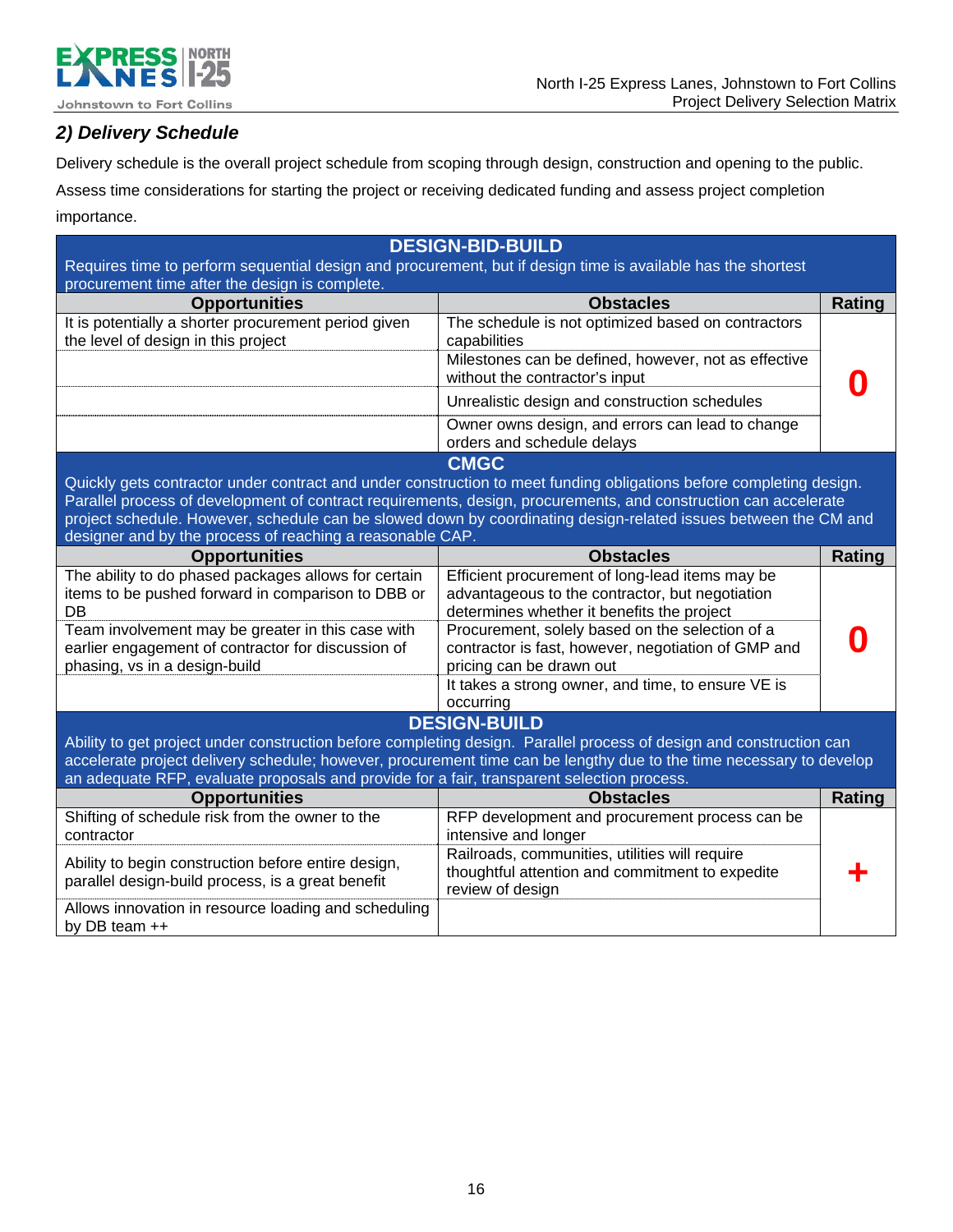

## *3) Level of Design*

Level of design is the percentage of design completion at the time of the project delivery procurement.

| <b>DESIGN-BID-BUILD</b>                                                                                                                                           |                                                                                                                                                                                                                                             |               |
|-------------------------------------------------------------------------------------------------------------------------------------------------------------------|---------------------------------------------------------------------------------------------------------------------------------------------------------------------------------------------------------------------------------------------|---------------|
| 100% design by Agency or contracted design team, with Agency having complete control over the design.                                                             |                                                                                                                                                                                                                                             |               |
| <b>Opportunities</b>                                                                                                                                              | <b>Obstacles</b>                                                                                                                                                                                                                            | <b>Rating</b> |
| 100% design complete by CDOT                                                                                                                                      | Reduced potential for innovation and value-added<br>processes inherent in other delivery methods / less<br>competitive innovation opportunities (i.e. no ATC<br>process)                                                                    |               |
| Control by CDOT of the design                                                                                                                                     | Lack of early constructability buy-in                                                                                                                                                                                                       |               |
| DBB Processes are well-known to the industry                                                                                                                      | Less integration of Design phase with Construction<br>phase, which may result in more potential for inter-<br>organizational issues                                                                                                         |               |
|                                                                                                                                                                   | Unforeseen items result in cost and schedule risks<br>and disputes                                                                                                                                                                          |               |
|                                                                                                                                                                   | If multiple optimized solutions are possible, therefore                                                                                                                                                                                     |               |
|                                                                                                                                                                   | having contractor input would maximize value<br><b>CMGC</b>                                                                                                                                                                                 |               |
| schedule.                                                                                                                                                         | Can utilize a lower level of design prior to procurement of the CMGC and then joint collaboration of Agency, designer,<br>and CMGC in the further development of the design. Iterative nature of design process risks extending the project |               |
| <b>Opportunities</b>                                                                                                                                              | <b>Obstacles</b>                                                                                                                                                                                                                            | <b>Rating</b> |
| In this process, a lower level of design can be used<br>prior to selection of a contractor to advance the<br>design collaboratively (owner, designer, contractor) | Design process can be extended significantly                                                                                                                                                                                                |               |
|                                                                                                                                                                   | If price and GMP is not successfully negotiated,<br>design can be used for DBB, however, schedule and<br>cost can potentially increase significantly                                                                                        |               |
|                                                                                                                                                                   | <b>DESIGN-BUILD</b>                                                                                                                                                                                                                         |               |
| (typically 30% or less)                                                                                                                                           | Design advanced by Agency to the level necessary to precisely define contract requirements and properly allocate risk                                                                                                                       |               |
| <b>Opportunities</b>                                                                                                                                              | <b>Obstacles</b>                                                                                                                                                                                                                            | <b>Rating</b> |
| Increased potential for innovation and added-value<br>through ATC process                                                                                         | Loss of Control of design by the owner                                                                                                                                                                                                      |               |
| The owner defines the design to a level that is<br>comfortable enough for the owner to make informed<br>decisions                                                 | Balancing the appropriate level of flexibility<br>(performance-based vs prescriptive specifications)<br>resulting in reduced potential for quality                                                                                          |               |
| Early contractor involvement improves<br>constructability and innovation                                                                                          | Appropriate definition of project scope may not be<br>known until after evaluation of proposals and<br>(undefined areas)                                                                                                                    |               |
| The requirements have to be defined early and need<br>to be structured early, vs. CMGC                                                                            |                                                                                                                                                                                                                                             |               |
| The level of design in this project will allow several<br>design alternatives to be evaluated (proper level of<br>design)                                         |                                                                                                                                                                                                                                             |               |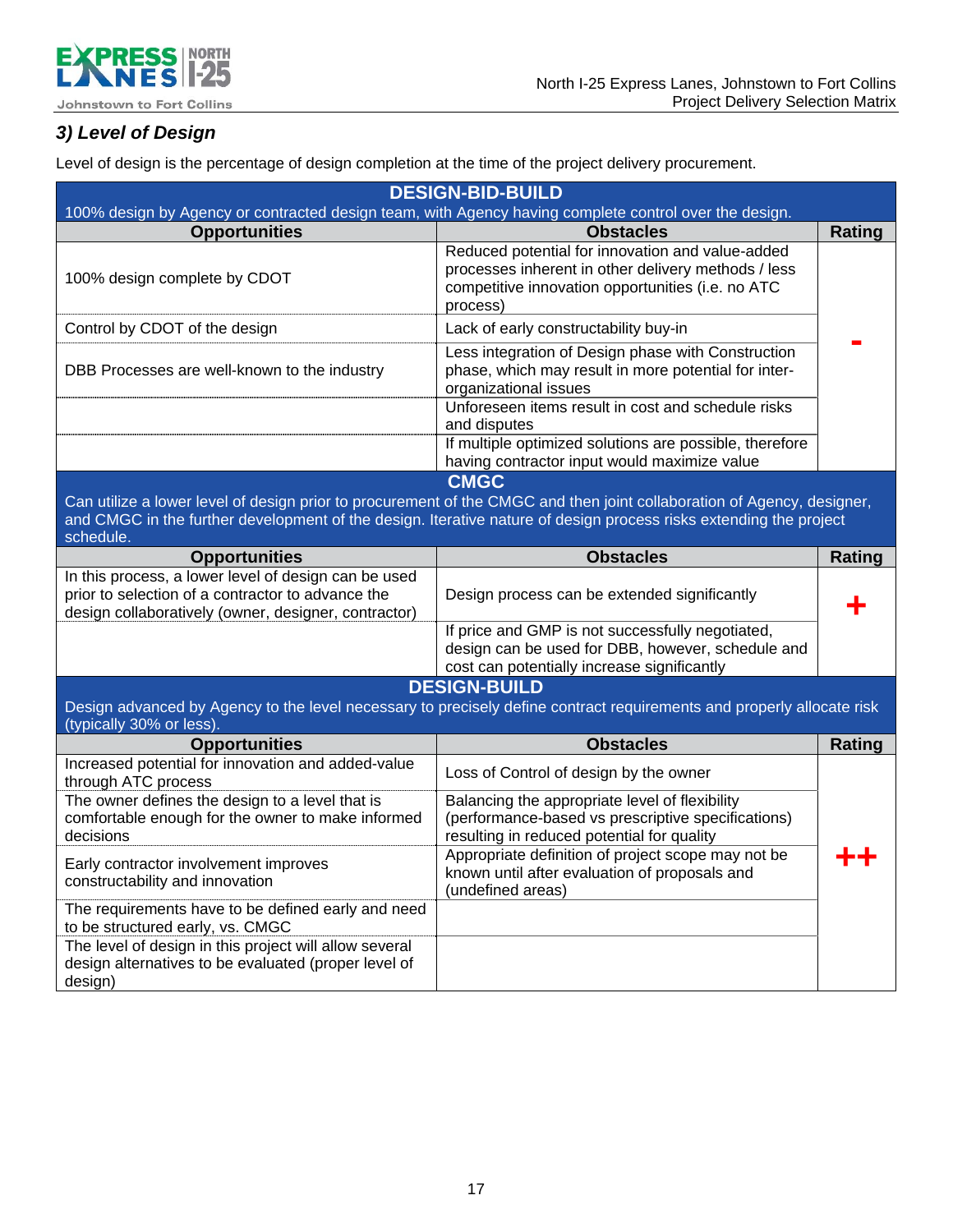

## *4) Project Cost Considerations*

Project cost is the financial process related to meeting budget restrictions, early and precise cost estimation, and control of project costs.

| <b>DESIGN-BID-BUILD</b><br>Competitive bidding provides a low cost construction for a fully defined scope of work. Costs accuracy limited until            |                                                                                                                                                                                                                                             |               |
|------------------------------------------------------------------------------------------------------------------------------------------------------------|---------------------------------------------------------------------------------------------------------------------------------------------------------------------------------------------------------------------------------------------|---------------|
| design is completed. More likelihood of cost change orders due to contractor having no design responsibility.                                              |                                                                                                                                                                                                                                             |               |
| <b>Opportunities</b>                                                                                                                                       | <b>Obstacles</b>                                                                                                                                                                                                                            | <b>Rating</b> |
| 100% design by agency                                                                                                                                      | Agency has complete control over the design (can<br>be beneficial when there is one specific solution for<br>a project)                                                                                                                     |               |
| Well-known process to the industry                                                                                                                         | Agency design errors can result in a higher number<br>of change orders, claims, etc                                                                                                                                                         |               |
|                                                                                                                                                            | Minimizes competitive innovation opportunities                                                                                                                                                                                              |               |
|                                                                                                                                                            | Can reduce the level of constructability since the<br>contractor is not bought into the project until after the<br>design is complete                                                                                                       |               |
|                                                                                                                                                            | <b>CMGC</b>                                                                                                                                                                                                                                 |               |
| negotiated CAP introduces price risk. Good flexibility to design to a budget.                                                                              | Agency/designer/contractor collaboration to reduce risk pricing can provide a low cost project however non-competitive                                                                                                                      |               |
| <b>Opportunities</b>                                                                                                                                       | <b>Obstacles</b>                                                                                                                                                                                                                            | Rating        |
| Can utilize a lower level of design prior to selecting a<br>contractor then collaboratively advance design with<br>agency, designer and contractor         | Design can be used for DBB if the price is not<br>successfully negotiated                                                                                                                                                                   |               |
| Contractor involvement in early design improves<br>constructability                                                                                        | Teaming and communicating concerning design can<br>cause disputes                                                                                                                                                                           |               |
| Agency controls design                                                                                                                                     | Three party process can slow progression of design                                                                                                                                                                                          |               |
| Design can be responsive to risk minimization                                                                                                              | Advanced design can limit the advantages of CMGC<br>or could require re-design                                                                                                                                                              |               |
|                                                                                                                                                            | <b>DESIGN-BUILD</b>                                                                                                                                                                                                                         |               |
| allocation can result in high contingencies.                                                                                                               | Designer-builder collaboration and ATCs can provide a cost-efficient response to project goals. Costs are determined<br>with design-build proposal, early in design process. Allows a variable scope bid to match a fixed budget. Poor risk |               |
| <b>Opportunities</b>                                                                                                                                       | <b>Obstacles</b>                                                                                                                                                                                                                            | Rating        |
| Design advanced by the agency to level necessary<br>to precisely define the contract requirements and<br>properly allocate risk                            | Over utilizing performance specifications to enhance<br>innovation can risk quality through reduced technical<br>requirements                                                                                                               |               |
| Does not require much design to be completed<br>before awarding project to the design-builder<br>(between $\sim$ 10% - 30% complete)                       | Less agency control over the design                                                                                                                                                                                                         |               |
| Contractor involvement in early design, which<br>improves constructability and innovation                                                                  | Can create project less standardized designs across<br>agency as a whole                                                                                                                                                                    |               |
| Plans do not have to be as detailed because the<br>design-builder is bought into the project early in the<br>process and will accept design responsibility |                                                                                                                                                                                                                                             |               |
| Clearly define requirements in the RFP because it is<br>the basis for the contract                                                                         |                                                                                                                                                                                                                                             |               |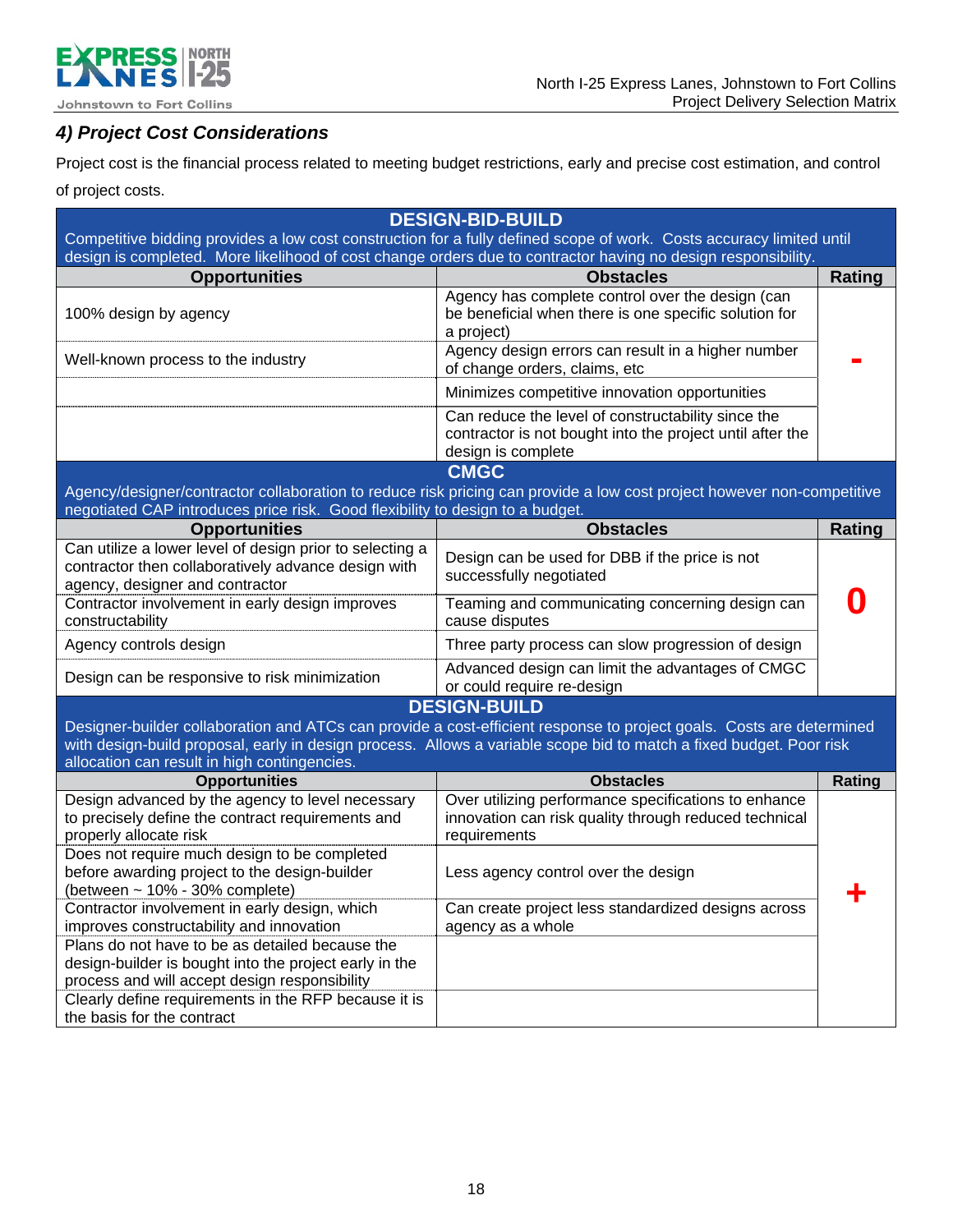

### *5) Risk Assessment of Delivery Methods*

Risk is an uncertain event or condition that, if it occurs, has an effect on a project's objectives. Risk allocation is the assignment of unknown events or conditions to the party that can best manage them. An initial assessment of project risks is important to ensure the selection of the delivery method that can properly address them. An approach that focuses on a fair allocation of risk will be most successful.

## **DESIGN-BID-BUILD**

Risk allocation for design-bid-build best is understood by the industry, but requires that most design-related risks and third party risks be resolved prior to procurement to avoid costly contractor contingency pricing, change orders, and potential claims.

| <b>Opportunities</b>                                                                                                           | <b>Obstacles</b>                                                                                                                                    | <b>Rating</b> |
|--------------------------------------------------------------------------------------------------------------------------------|-----------------------------------------------------------------------------------------------------------------------------------------------------|---------------|
| Risks managed separately through design, bid, build<br>is expected to be easier                                                | Agency accepts risks associated with project<br>complexity (the inability of designer to be all-knowing<br>about construction) and project unknowns |               |
| Risk allocation is most widely understood/used                                                                                 | Low-bid related risks                                                                                                                               |               |
| Opportunity to avoid or mitigate risk through<br>complete design                                                               | Potential for misplaced risk through prescriptive<br>specifications                                                                                 |               |
| Risks related to environmental, railroads, & third<br>party involvement are best resolved before<br>procurement                | Innovative risk allocation is difficult to obtain                                                                                                   |               |
| Utilities and ROW best allocated to the agency and<br>mostly addressed prior to procurement to minimize<br>potential for claim | Limited industry input in contract risk allocation                                                                                                  |               |
| Project can be shelved while resolving risks                                                                                   | Change order risks can be greater                                                                                                                   |               |
|                                                                                                                                | Provides opportunity for Agency, designer, and contractor to collectively identify and minimize project risks, and                                  |               |
| element of competition in pricing.                                                                                             | allocate risk to appropriate party. Has potential to minimize contractor contingency pricing of risk, but can lose the                              |               |
| <b>Opportunities</b>                                                                                                           | <b>Obstacles</b>                                                                                                                                    | <b>Rating</b> |
| Contractor can have a better understanding of the<br>unknown conditions as design progresses                                   | Lack of motivation to manage small quantity costs                                                                                                   |               |
| Innovative opportunities to allocate risks to different<br>parties (e.g., schedule, means and methods,<br>phasing)             | Increase costs for non-proposal items                                                                                                               |               |
| Opportunities to manage costs risks through CMGC<br>involvement                                                                | Disagreement among Designer-Contractor-Agency<br>can put the process at risk                                                                        |               |
| Contractor will help identify and manage risk                                                                                  | If CAP cannot be reached, additional low-bid risks<br>appear                                                                                        |               |
| Agency still has considerable involvement with third<br>parties to deal with risks                                             | Strong agency management is required to<br>negotiate/optimize risks                                                                                 |               |
| Avoids low-bidding risk in procurement                                                                                         | Discovery of unknown conditions can drive up CAP,<br>which can be compounded in phased construction                                                 |               |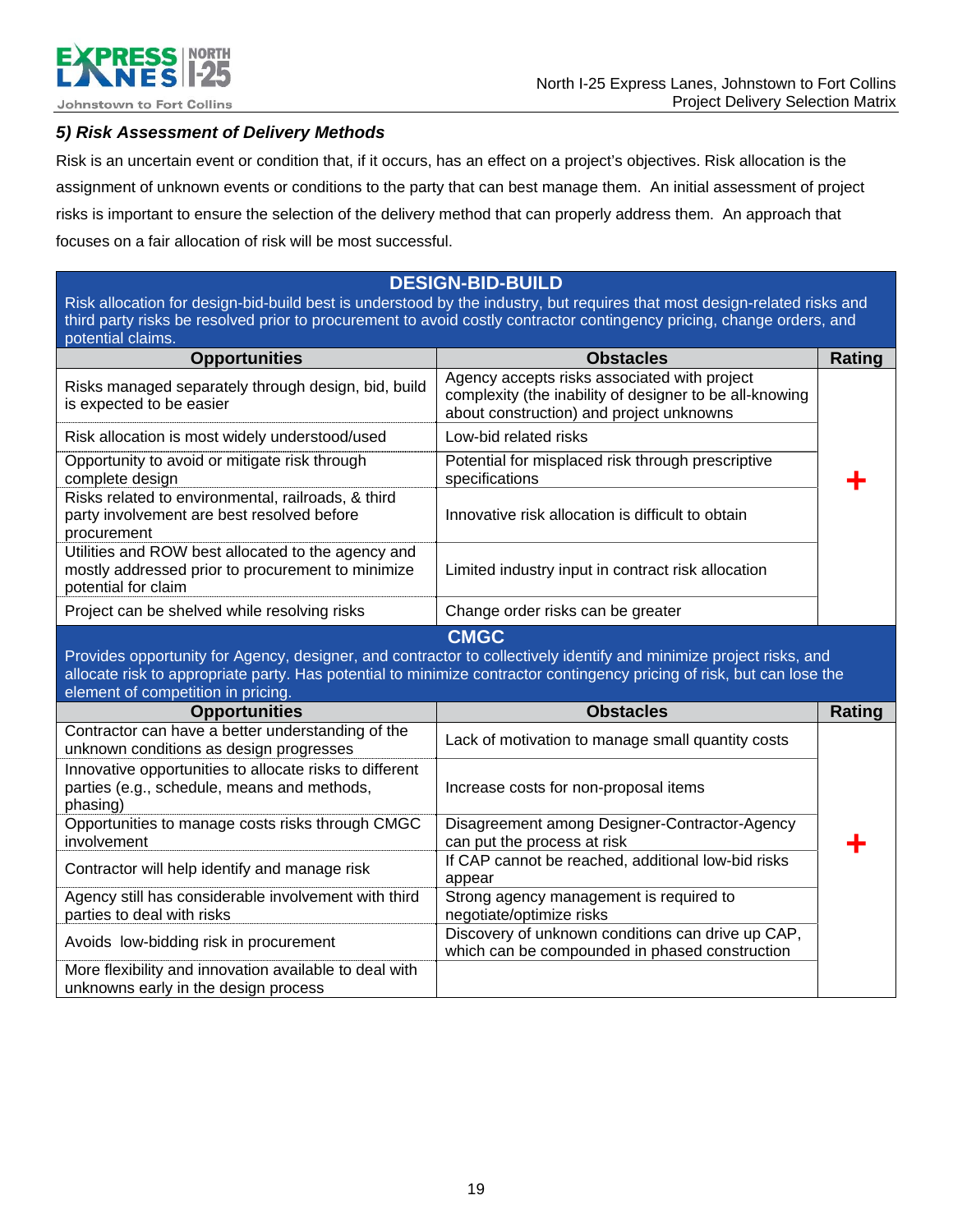

## **DESIGN-BUILD**

Provides opportunity to properly allocate risks to the party best able to manage them, but requires risks allocated to design-builder to be well defined to minimize contractor contingency pricing of risks.

| <b>Opportunities</b>                                                                                               | <b>Obstacles</b>                                                 | Rating |
|--------------------------------------------------------------------------------------------------------------------|------------------------------------------------------------------|--------|
| Performance specifications can allow for alternative                                                               | Contractor will help identify risks related to                   |        |
| risk allocations to the design builder                                                                             | environmental, railroads, ROW, and utilities                     |        |
|                                                                                                                    | Need a detailed project scope, description etc., for             |        |
| Risk-reward structure can be better defined                                                                        | the RFP to get accurate/comprehensive responses                  |        |
|                                                                                                                    | to the RFP (Increased RFP costs may limit bidders)               |        |
| Innovative opportunities to allocate risks to different<br>parties (e.g., schedule, means and methods,<br>phasing) | Limited time to resolve risks                                    |        |
| Opportunity for industry review of risk allocation                                                                 | Unknowns and associated risks need to be carefully               |        |
| (draft RFP, ATC processes)                                                                                         | allocated through a well-defined scope and contract              |        |
| Avoid low-bidding risk in procurement                                                                              | Risks associated with agreements when design is<br>not completed |        |
|                                                                                                                    | Poorly defined risks are expensive                               |        |
|                                                                                                                    | Contractor may avoid risks or drive consultant to                |        |
|                                                                                                                    | decrease cost at risk to quality                                 |        |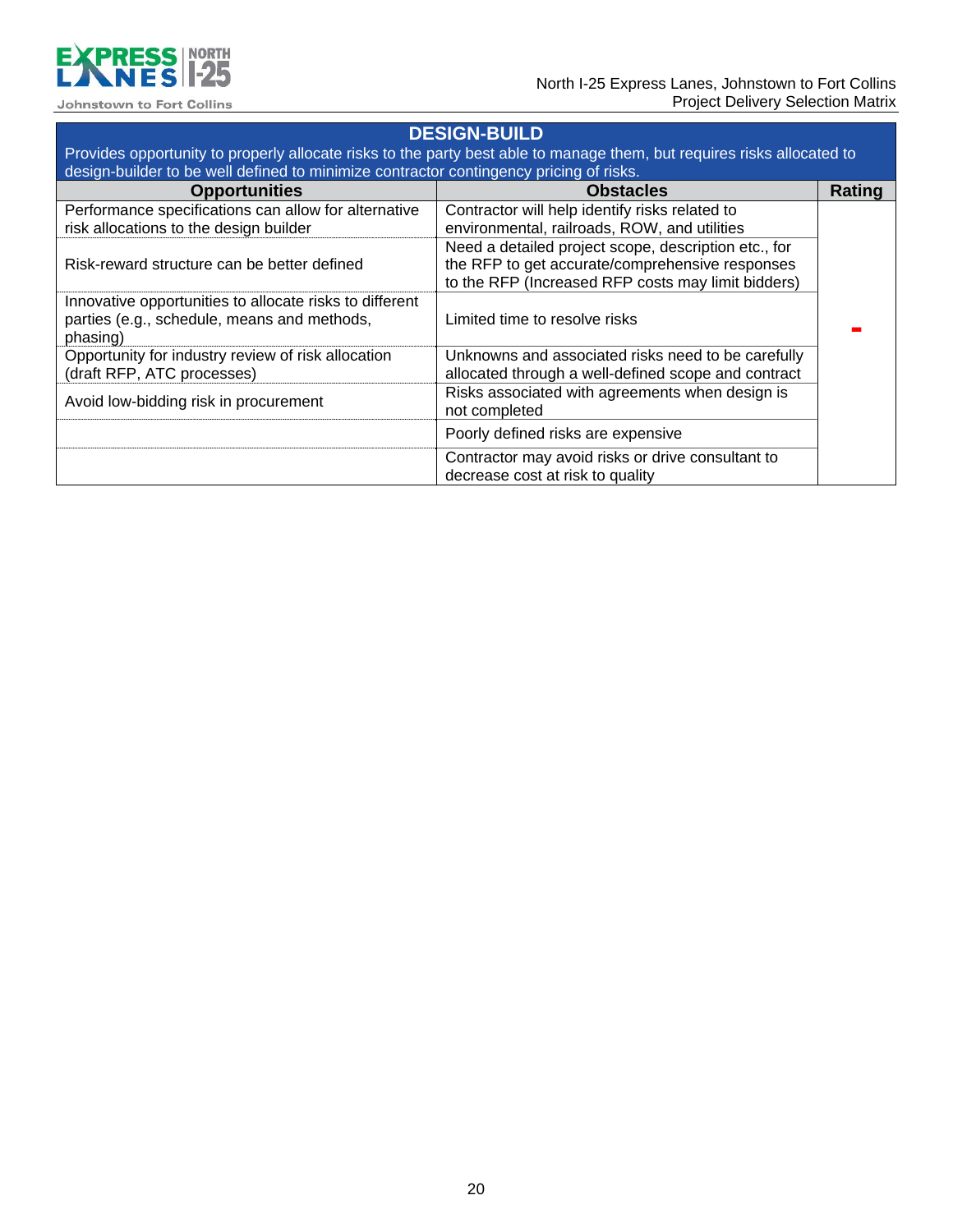

## **Project Delivery Selection Matrix Secondary Factors**

### *6) Staff Experience and Availability*

Agency staff experience and availability as it relates to the project delivery methods in question.

| <b>DESIGN-BID-BUILD</b>                                                                                    |                                                                                                                     |               |
|------------------------------------------------------------------------------------------------------------|---------------------------------------------------------------------------------------------------------------------|---------------|
|                                                                                                            | Technical and management resources necessary to perform the design and plan development. Resource needs can be      |               |
| more spread out.                                                                                           |                                                                                                                     |               |
| <b>Opportunities</b>                                                                                       | <b>Obstacles</b>                                                                                                    | Rating        |
| Agency, contractors and consultants have high level<br>of experience with the traditional system           |                                                                                                                     |               |
| Designers can be more interchangeable between<br>projects                                                  |                                                                                                                     |               |
|                                                                                                            | <b>CMGC</b>                                                                                                         |               |
|                                                                                                            | Strong, committed Agency project management resources are important for success of the CMGC process. Resource       |               |
|                                                                                                            | needs are similar to DBB except Agency must coordinate CM's input with the project designer and be prepared for CAP |               |
| negotiations.                                                                                              |                                                                                                                     |               |
| <b>Opportunities</b>                                                                                       | <b>Obstacles</b>                                                                                                    | <b>Rating</b> |
|                                                                                                            | Strong committed agency project management is                                                                       |               |
|                                                                                                            | important to success                                                                                                |               |
|                                                                                                            | Limitation of availability of staff with skills,                                                                    |               |
|                                                                                                            | knowledge and personality to manage CMGC                                                                            |               |
|                                                                                                            | projects                                                                                                            |               |
|                                                                                                            | Existing staff may need additional training to                                                                      |               |
|                                                                                                            | address their changing roles                                                                                        |               |
|                                                                                                            | <b>DESIGN-BUILD</b>                                                                                                 |               |
| Technical and management resources and expertise necessary to develop the RFQ and RFP and administrate the |                                                                                                                     |               |
| procurement. Concurrent need for both design and construction resources to oversee the implementation.     |                                                                                                                     |               |
| <b>Opportunities</b>                                                                                       | <b>Obstacles</b>                                                                                                    | Rating        |
| Less agency staff required due to the sole source                                                          | Limitation of availability of staff with skills and                                                                 |               |
| nature of DB                                                                                               | knowledge to manage DB projects                                                                                     |               |
| Opportunity to grow agency staff by learning a new                                                         | Existing staff may need additional training to                                                                      |               |
| process                                                                                                    | address their changing roles                                                                                        |               |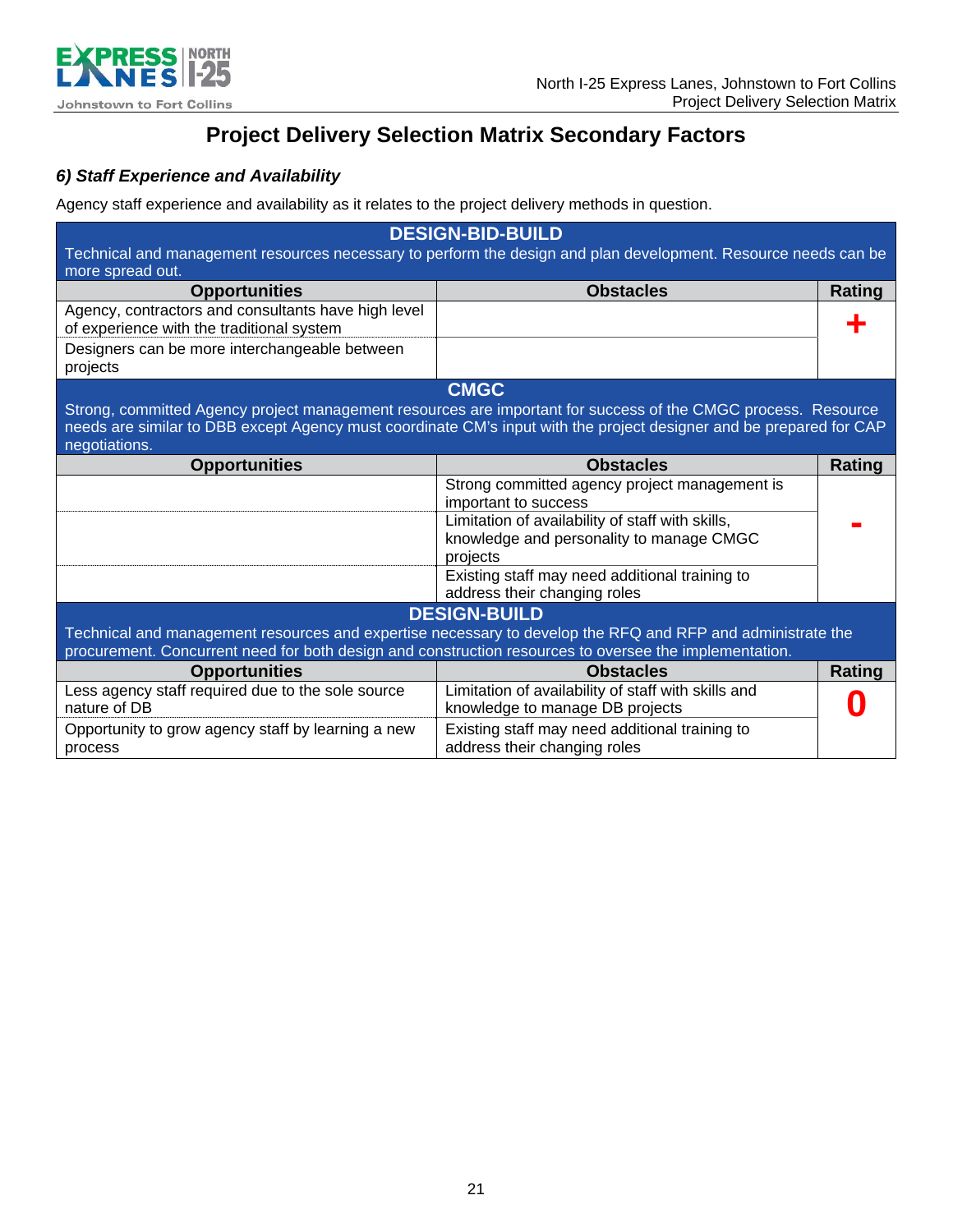

### *7) Level of Oversight and Control*

Level of oversight involves the amount of agency staff required to monitor the design or construction, and amount of

agency control over the delivery process

|                                                                                                                                            | <b>DESIGN-BID-BUILD</b>                                                                                          |        |
|--------------------------------------------------------------------------------------------------------------------------------------------|------------------------------------------------------------------------------------------------------------------|--------|
| Full control over a linear design and construction process.                                                                                |                                                                                                                  |        |
| <b>Opportunities</b>                                                                                                                       | <b>Obstacles</b>                                                                                                 | Rating |
| Full agency control over a linear design and<br>construction process                                                                       | Increased likelihood of claims due to agency design<br>responsibility                                            |        |
| Oversight roles are well understood                                                                                                        |                                                                                                                  |        |
| Multiple checking points through three linear phases:<br>design-bid-build                                                                  |                                                                                                                  |        |
| Maximum control over design                                                                                                                |                                                                                                                  |        |
|                                                                                                                                            | <b>CMGC</b>                                                                                                      |        |
| Most control by Agency over both the design, and construction, and control over a collaborative<br>agency/designer/contractor project team |                                                                                                                  |        |
| <b>Opportunities</b>                                                                                                                       | <b>Obstacles</b>                                                                                                 | Rating |
| Provides agency control over an integrated<br>design/construction process                                                                  | Preconstruction services are provided by the<br>construction manager                                             |        |
|                                                                                                                                            | Higher level of cost oversight required                                                                          |        |
|                                                                                                                                            | <b>DESIGN-BUILD</b>                                                                                              |        |
|                                                                                                                                            | Less control over the design (design desires must be written into the RFP contract requirements). Generally less |        |
| control over the construction process (design-builder often has QA responsibilities).                                                      |                                                                                                                  |        |
| <b>Opportunities</b>                                                                                                                       | <b>Obstacles</b>                                                                                                 | Rating |
| Obtaining input from the Design-Builder to enhance                                                                                         | A single entity responsibility during project design                                                             |        |
| constructability and innovation                                                                                                            | and construction                                                                                                 |        |
| Overall project planning and scheduling is<br>established by one entity                                                                    | Limitation on staff with DB oversight experience                                                                 |        |
|                                                                                                                                            | Less agency control over design                                                                                  |        |
|                                                                                                                                            | Control over design relies on proper development of<br>technical requirements                                    |        |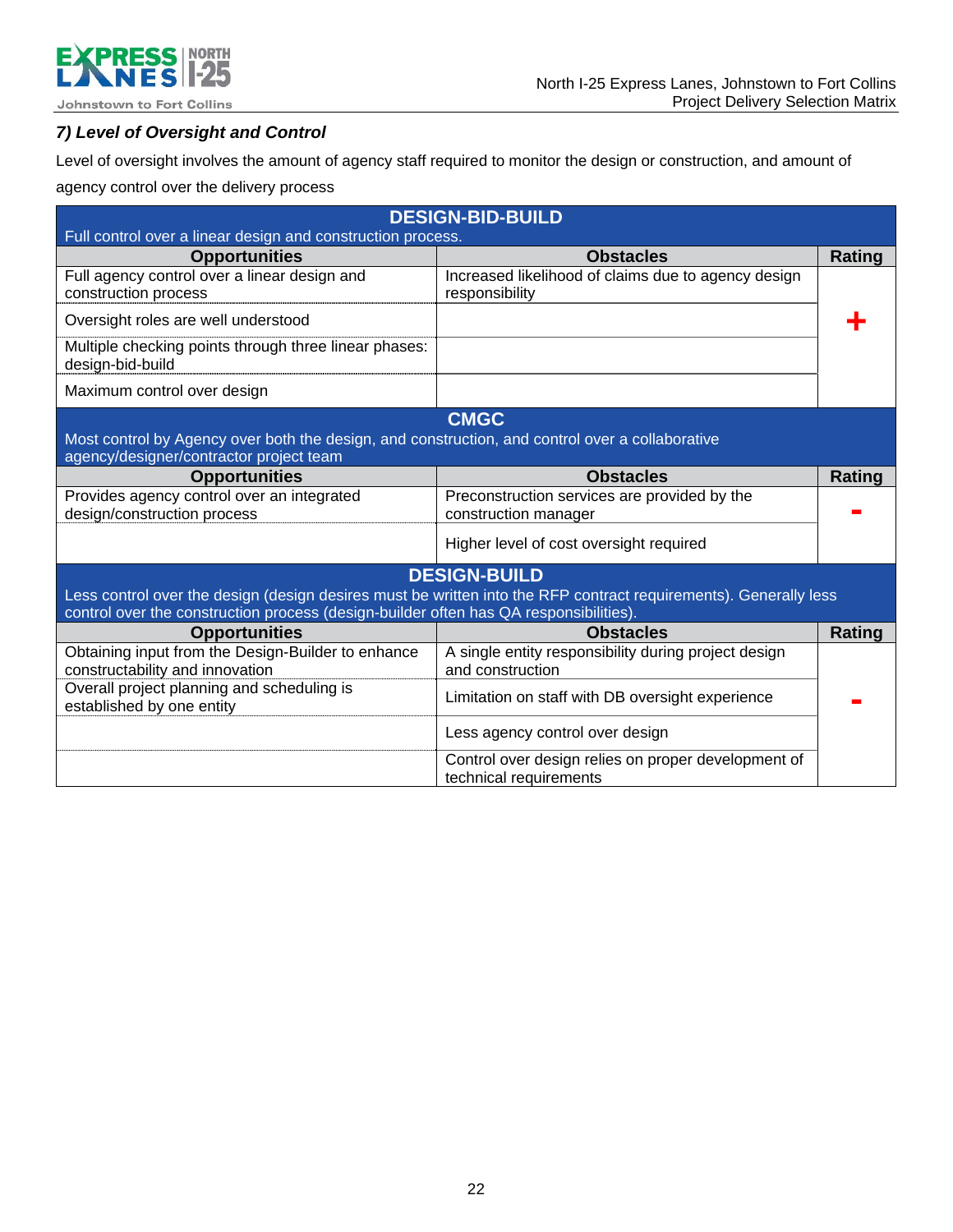

## *8) Competition and Contractor Experience*

Competition and availability refers to the level of competition, experience and availability in the market place and its capacity for the project.

| <b>DESIGN-BID-BUILD</b>                                                                                         |                                                                                                                       |               |
|-----------------------------------------------------------------------------------------------------------------|-----------------------------------------------------------------------------------------------------------------------|---------------|
| High level of competition, but GC selection is based solely on low price. High level of marketplace experience. |                                                                                                                       |               |
| <b>Opportunities</b>                                                                                            | <b>Obstacles</b>                                                                                                      | <b>Rating</b> |
| Promotes high level of competition in the                                                                       | Risks associated with selecting the low bid (the best                                                                 |               |
| marketplace<br>Opens construction to all reasonably qualified                                                   | contractor is not necessary selected)                                                                                 |               |
| bidders                                                                                                         | No contractor input into the process                                                                                  |               |
| Transparency and fairness                                                                                       | Limited ability to select contractor based on                                                                         |               |
|                                                                                                                 | qualifications                                                                                                        |               |
| Reduced chance of corruption and collusion                                                                      |                                                                                                                       |               |
| Contractors are familiar with the DBB process                                                                   |                                                                                                                       |               |
|                                                                                                                 | <b>CMGC</b>                                                                                                           |               |
|                                                                                                                 | Allows for the selection of the single most qualified contractor, but CAP can limit price competition. Low level of   |               |
| marketplace experience.                                                                                         |                                                                                                                       |               |
| <b>Opportunities</b>                                                                                            | <b>Obstacles</b>                                                                                                      | <b>Rating</b> |
| Allows for qualifications based contractor                                                                      | Working with only one contractor to develop the                                                                       |               |
| procurement                                                                                                     | CAP can limit price competition                                                                                       |               |
| Agency has control over an independent selection of                                                             | Requires a strong project manager from the agency                                                                     |               |
| best qualified designer and contractor                                                                          |                                                                                                                       |               |
|                                                                                                                 | <b>DESIGN-BUILD</b>                                                                                                   |               |
|                                                                                                                 | Allows for a balance of price and non-price factors in the selection process. Medium level of marketplace experience. |               |
| <b>Opportunities</b>                                                                                            | <b>Obstacles</b>                                                                                                      | Rating        |
| Allows for a balance of qualifications and cost in                                                              | The gap between agency experience and contractor                                                                      |               |
| design-builder procurement                                                                                      | experience with delivery method can create conflict                                                                   |               |
| Two-phase process can promote strong teaming to                                                                 |                                                                                                                       |               |
| obtain "Best Value"                                                                                             |                                                                                                                       |               |
| Increased opportunity for innovation possibilities due<br>to the diverse project team                           |                                                                                                                       |               |
|                                                                                                                 |                                                                                                                       |               |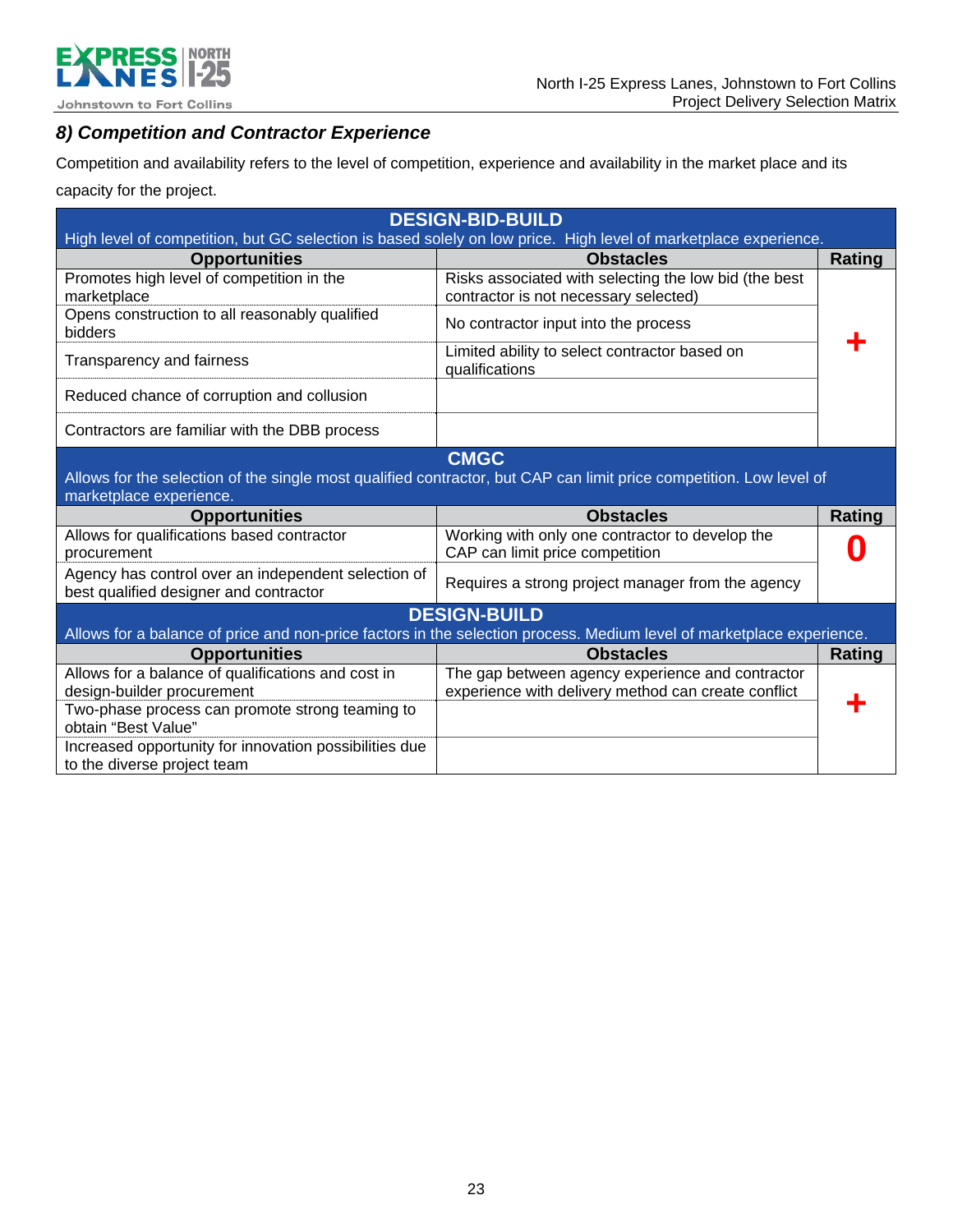

## **Project Delivery Selection Factors Opportunities and Obstacles Checklists**

**(With project risk assessment and checklists)** 

### *1) Project Complexity and Innovation Project Delivery Selection Checklist*

|                                                                                                                                                          | <b>DESIGN-BID-BUILD -</b>                                                                                                                                                                                                                                                                                                                                                                                                                                                                                                                                                                                                                                                                                                                                                                                                                                                                                                                                                                                                                                                                                                            |  |
|----------------------------------------------------------------------------------------------------------------------------------------------------------|--------------------------------------------------------------------------------------------------------------------------------------------------------------------------------------------------------------------------------------------------------------------------------------------------------------------------------------------------------------------------------------------------------------------------------------------------------------------------------------------------------------------------------------------------------------------------------------------------------------------------------------------------------------------------------------------------------------------------------------------------------------------------------------------------------------------------------------------------------------------------------------------------------------------------------------------------------------------------------------------------------------------------------------------------------------------------------------------------------------------------------------|--|
|                                                                                                                                                          | <b>Complexity and Innovation Considerations</b>                                                                                                                                                                                                                                                                                                                                                                                                                                                                                                                                                                                                                                                                                                                                                                                                                                                                                                                                                                                                                                                                                      |  |
| $\bullet$<br>$\bullet$<br>$\bullet$<br>$\bullet$<br>$\bullet$<br>$\bullet$<br>$\bullet$<br>$\bullet$<br>$\bullet$<br>$\bullet$                           | Agencies control of design of complex projects + (may not get a lot of innovation)<br>Agency and consultant expertise can select innovation independently of contractor abilities - (Contractor input is<br>key to innovation)<br>Opportunities for value engineering studies during design, more time for design solutions +<br>Aids in consistency and maintainability $++$ (limits construction of items CDOT may not be able to maintain)<br>Full control in selection of design expertise +<br>Complex design can be resolved and competitively bid – (complex design creates potential more missed items)<br>Innovations can add cost or time and restrain contractor's benefits - (innovations could result in re-work extending<br>the schedule)<br>No contractor input to optimize costs $-$ -<br>Limited flexibility for integrated design and construction solutions (limited to constructability) -<br>Difficult to assess construction time and cost due to innovation -                                                                                                                                                |  |
| $\bullet$                                                                                                                                                | $5+, 7-$                                                                                                                                                                                                                                                                                                                                                                                                                                                                                                                                                                                                                                                                                                                                                                                                                                                                                                                                                                                                                                                                                                                             |  |
|                                                                                                                                                          | <b>CMGC 0</b>                                                                                                                                                                                                                                                                                                                                                                                                                                                                                                                                                                                                                                                                                                                                                                                                                                                                                                                                                                                                                                                                                                                        |  |
|                                                                                                                                                          | <b>Complexity and Innovation Considerations</b>                                                                                                                                                                                                                                                                                                                                                                                                                                                                                                                                                                                                                                                                                                                                                                                                                                                                                                                                                                                                                                                                                      |  |
| $\bullet$<br>$\bullet$<br>$\bullet$<br>$\bullet$<br>$\bullet$<br>$\bullet$<br>$\bullet$<br>$\bullet$<br>$\bullet$<br>$\bullet$<br>$\bullet$<br>$\bullet$ | Highly innovative process through 3 party collaboration +<br>Allows for agency control of a designer/contractor process for developing innovative solutions + (designer reports to<br>CDOT not the contractor)<br>Allows for an independent selection of the best qualified designer and best qualified contractor +<br>VE inherent in process and enhanced constructability 0/- (experience is that VE is not as inherent as theory)<br>Risk of innovation can be better defined and minimized and allocated +<br>Can take to market for bidding as contingency 0 (has not occurred within CDOT yet, and adds time to schedule)<br>Can develop means and methods to the strengths of a single contractor partner throughout preconstruction 0<br>Process depends on designer/CM relationship – (team is formed by separately selecting designer and contractor)<br>No contractual relationship between designer/CM -<br>Innovations can add or reduce cost or time 0<br>Management of scope additions – (Since a complete set of plans is required, scope changes could result in<br>significant time for re-work)<br>$4+, 4-0, 4-$ |  |
|                                                                                                                                                          | DESIGN-BUILD+                                                                                                                                                                                                                                                                                                                                                                                                                                                                                                                                                                                                                                                                                                                                                                                                                                                                                                                                                                                                                                                                                                                        |  |
|                                                                                                                                                          | <b>Complexity and Innovation Considerations</b>                                                                                                                                                                                                                                                                                                                                                                                                                                                                                                                                                                                                                                                                                                                                                                                                                                                                                                                                                                                                                                                                                      |  |
| $\bullet$<br>$\bullet$<br>$\bullet$<br>$\bullet$<br>$\bullet$                                                                                            | Designer and contractor collaborate to optimize means and methods and enhance innovation ++<br>Opportunity for innovation through competiveness of ATC process ++<br>Can use best-value procurement to select design-builder with best qualifications +<br>Constructability and VE inherent in process ++<br>Early team integration $+$                                                                                                                                                                                                                                                                                                                                                                                                                                                                                                                                                                                                                                                                                                                                                                                              |  |
| $\bullet$<br>$\bullet$                                                                                                                                   | Requires desired solutions to complex designs to be well defined through technical requirements - (developing<br>tech reqts difficult to manage both design and construction)<br>Qualitative designs can be difficult to define if not done early in design (example. aesthetics) – (Poudre, Kendall<br>Parkway Park-n-Ride, Centurra)                                                                                                                                                                                                                                                                                                                                                                                                                                                                                                                                                                                                                                                                                                                                                                                               |  |

- time or cost constraints on designer (may not be motivated to provide the best solution for CDOT)
- Quality assurance for innovative processes can be difficult to define in RFP 0 (in many cases the contractor checks their own work with independent quality audits)
- Ability to obtain intellectual property through the use of stipends + (CDOT can keep all the ideas from all unsuccessful teams if those teams collect the stipend)
- **9+, 1-0, 3-**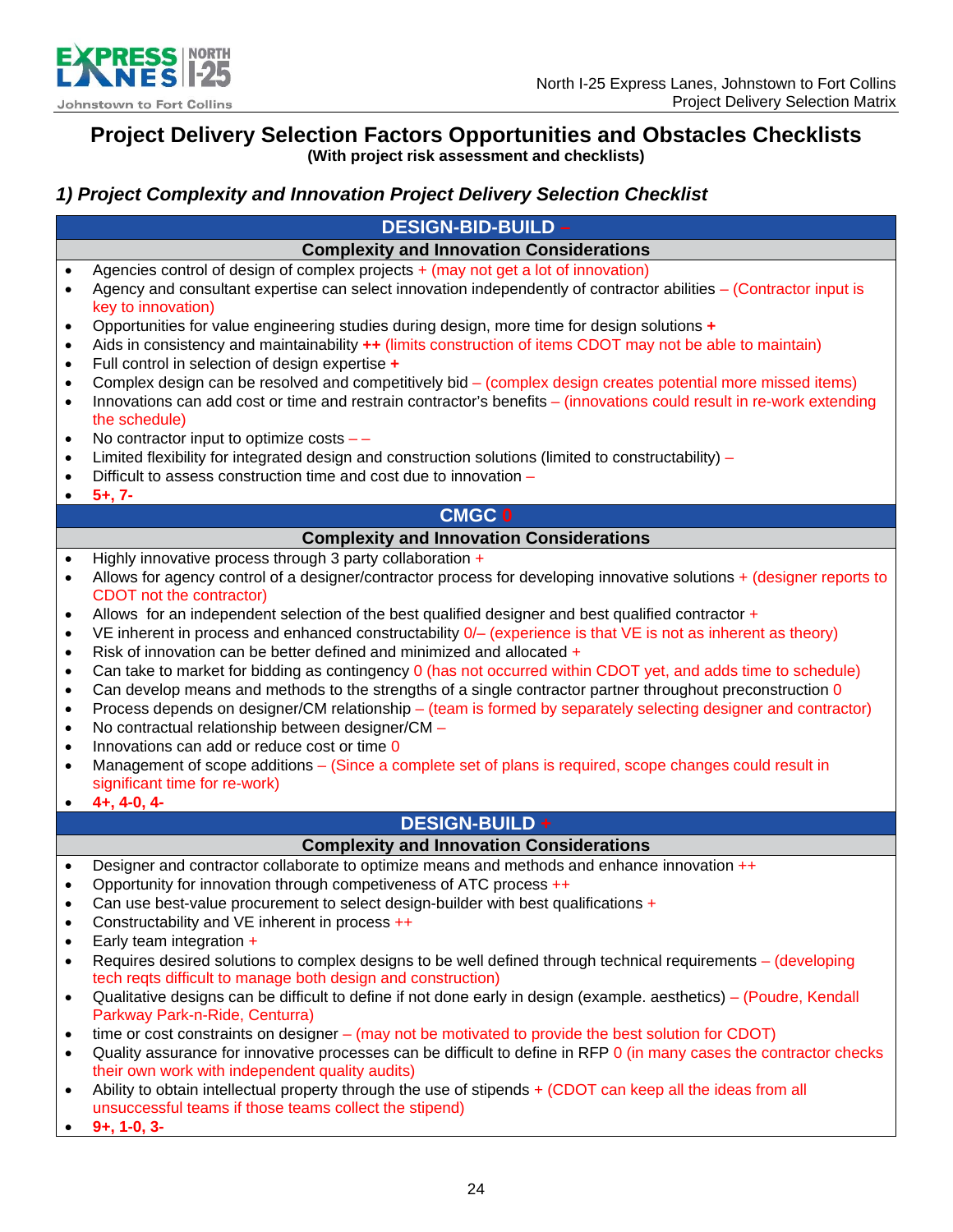

### *2) Delivery Schedule Project Delivery Selection Checklist*

### **DESIGN-BID-BUILD 0**

### **Schedule Considerations**

- Schedule is more predictable and more manageable 0 (the schedule is predictable but not optimized based on contractors capabilities)
- Milestones can be easier to define 0 (milestones can be defined, however, not as reliable without contractor input)
- Projects can more easily be "shelved" +
- Shortest procurement period  $+$  (given the timing of this project)
- Elements of design can be advanced prior to permitting, construction, etc. +
- $\bullet$  Time to communicate/discuss design with stakeholders  $+$
- Time to perform a linear Design-Bid-Build delivery process (Design would have to wait until funding is in place)
- Design and construction schedules can be unrealistic due to lack of industry input –
- Errors in design lead to change orders and schedule delays –
- Low bid selection may lead to potential delays and other adverse outcomes. –
- **4+, 2-0, 4-**

### **CMGC 0**

### **Schedule Considerations**

- Ability to start construction before entire design, ROW, etc. is complete (i.e., phased design) + (ability to do phased packages)
- More efficient procurement of long-lead items 0 (Not an issue on this project, most items are readily available)
- Early identification and resolution of design and construction issues (e.g., utility, ROW, and earthwork) 0 (neutral in comparison to DB as we will be doing this during the procurement process)
- Can provide a shorter procurement schedule than DB 0 (purely selection of a contractor is fast, however, negotiation of GMP and pricing can be drawn out)
- Team involvement for schedule optimization + (earlier engagement of contractor for discussion of phasing)
- Continuous constructability review and VE 0 (theory is accurate, recent experience has shown this is can be challenging to achieve)
- Maintenance of Traffic improves with contractor inputs +
- Contractor input for phasing, constructability and traffic control may reduce overall schedule  $+$
- Potential for not reaching CAP and substantially delaying schedule (project would have to be put out for bid)
- CAP negotiation can delay the schedule –
- Designer-contractor-agency disagreements can add delays –
- Strong agency management is required to control schedule –
- **4+, 4-0, 4-**

### **DESIGN-BUILD +**

### **Schedule Considerations**

- Potential to accelerate schedule through parallel design-build process + (Development of base configuration is flexible while funding is finalized and can advertise project much sooner than other delivery methods)
- Shifting of schedule risk 0 (neutral because the construction schedule will be dictated)
- Industry input into design and schedule +
- Fewer chances for disputes between agency and the Design-Build team  $+$
- More efficient procurement of long-lead items 0
- $\bullet$  Ability to start construction before entire design, ROW, etc. is complete (i.e., phased design) +
- Allows innovation in resource loading and scheduling by DB team  $++$
- Request for proposal development and procurement can be intensive
- Undefined events or conditions found after procurement, but during design can impact schedule and cost -
- Time required to define and develop RFP technical requirements and expectations 0 (teams are already engaged)
- Requires agency and stakeholder commitments to an expeditious review of design (railroads, communities, utilities will require thoughtful attention)
- **6+, 3-0, 3-**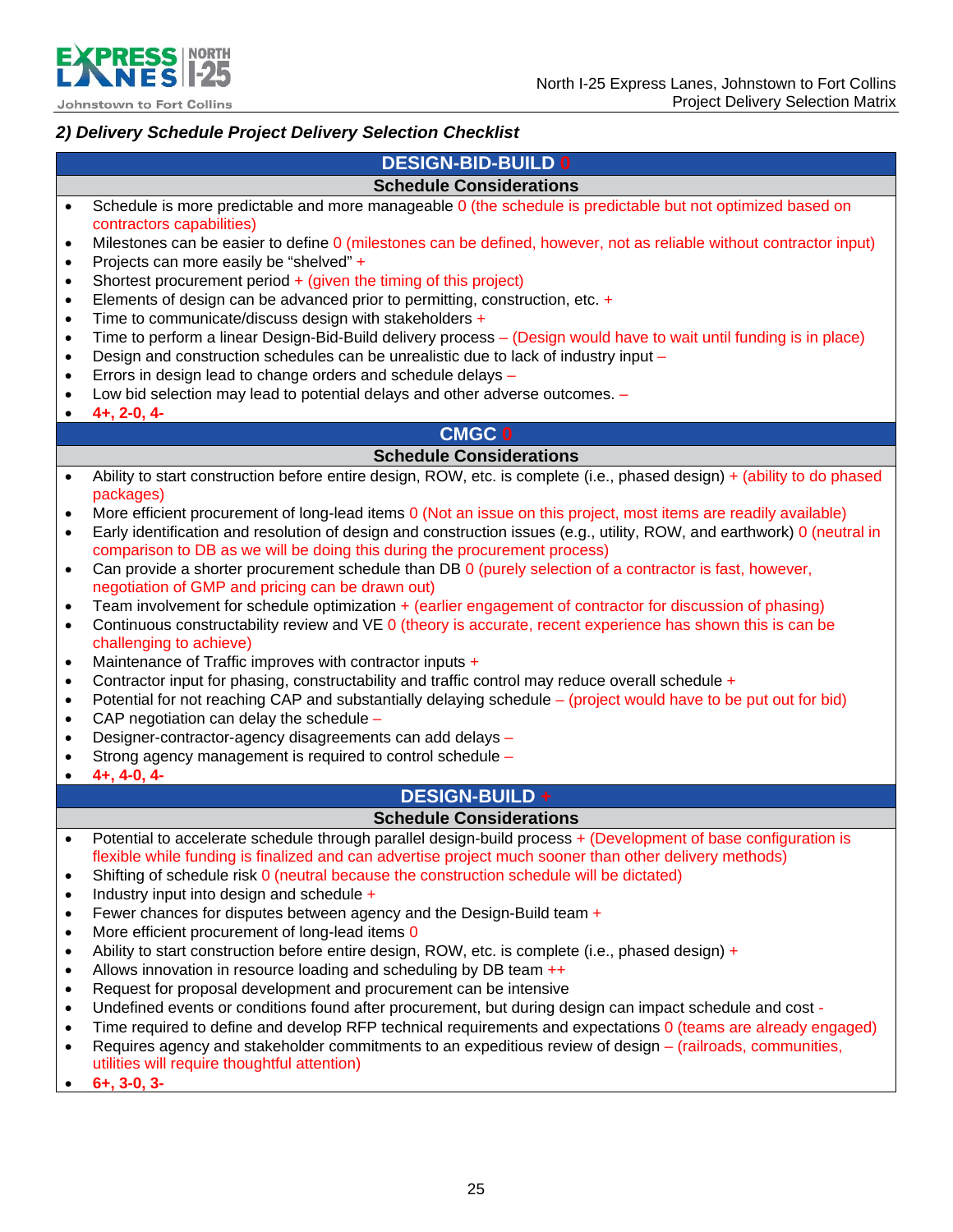



### *3) Project Cost Considerations Project Delivery Selection Checklist*

### **DESIGN-BID-BUILD –**

### **Project Cost Considerations**

- Competitive bidding provides a low cost construction to a fully defined scope of work  $+$
- Increased certainty about cost estimates 0
- Construction costs are contractually set before construction begins +
- Cost accuracy is limited until design is completed –
- Construction costs are not locked in until design is 100% complete (similar to one previous)
- Cost reductions due to contractor innovation and constructability is difficult to obtain 0 (There is a VE process, but contractors may not be interested unless there is a huge savings)
- More potential of cost change orders due to Agency design responsibility (due to complexity, higher potential for changed conditions)
- **2+, 2-0, 3-**

### **CMGC +**

### **Project Cost Considerations**

- Agency/designer/contractor collaboration to reduce project risk can result in lowest project costs 0 (experience does not show this)
- Early contractor involvement can result in cost savings through VE and constructability  $+$
- Cost will be known earlier when compared to DBB 0 (GMP is not completed until near the end of the design, so only saves the time to bid the project)
- Integrated design/construction process can provide a cost efficient strategies to meet project goals +
- Can provide a cost efficient response to meet project goals +
- Non-competitive negotiated CAP introduces price risk -- (contractor may not be motivated to give his best price or minimize overall quantities)
- Difficulty in CAP negotiation introduces some risk that CAP will not be successfully executed requiring aborting the CMGC process 0 (Although possible, has not happened yet)
- Paying for contractors involvement in the design phase could potentially increase total cost 0
- Use of Independent Cost Estimating (ICE) expertise to obtain competitive pricing during CAP negotiations 0 (helpful but not seeing as much value)
- **3+, 5-0, 2-**

## **DESIGN-BUILD +**

### **Project Cost Considerations**

- Contractor input into design should (moderate cost) maximize scope ++ (criteria updated to match goals)
- Design-builder collaboration and ATCs can provide a cost-efficient response to project goals +
- Costs are contractually set early in design process with design-build proposal +
- Allows a variable scope bid to match a fixed budget ++ (lesser level of design requires less re-work to make changes)
- Potential lower average cost growth 0 (minimizes scope creep)
- Funding can be obligated in a very short timeframe 0 (not strongly schedule driven)
- Risks related to design-build, lump sum cost without 100% design complete, can compromise financial success of the project –
- **6+, 2-0, 1-**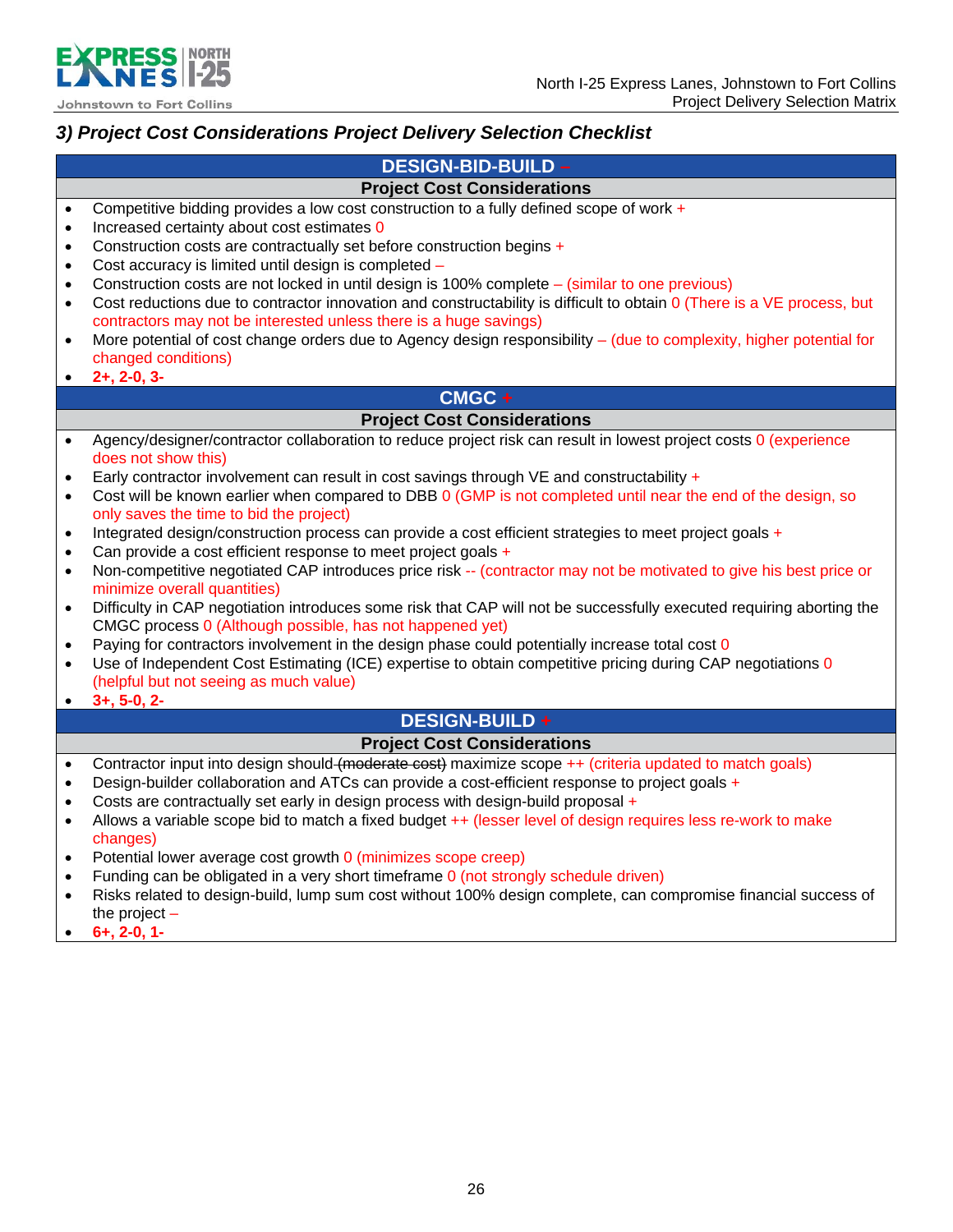

### *4) Level of Design Project Delivery Selection Checklist*

### **DESIGN-BID-BUILD – Level of Design Considerations**

- $\bullet$  100% design by agency  $\bullet$
- Agency has complete control over the design (can be beneficial when there is one specific solution for a project) (multiple optimized solutions are possible, therefore having contractor input from 3 teams would maximize value)
- Project/scope can be developed through design 0 (scope is known)
- The scope of the project is well defined through complete plans and contract documents 0 (project can be defined through procurement documents)
- Well-known process to the industry +
- Agency design errors can result in a higher number of change orders, claims, etc. –
- Minimizes competitive innovation opportunities –
- Can reduce the level of constructability since the contractor is not bought into the project until after the design is complete –
- **2+, 2-0, 5-**

### **CMGC 0**

### **Level of Design Considerations**

- Can utilize a lower level of design prior to selecting a contractor then collaboratively advance design with agency, designer and contractor +
- Contractor involvement in early design improves constructability +
- $\bullet$  Agency controls design  $+$
- Design can be used for DBB if the price is not successfully negotiated (requires schedule and potential cost uncertainty)
- **•** Design can be responsive to risk minimization  $+$
- Teaming and communicating concerning design can cause disputes (designer and contractor did not choose to team, but were chosen separately)
- Three party process can slow progression of design  $-$
- Advanced design can limit the advantages of CMGC or could require re-design –
- **4+, 4-**

### **DESIGN-BUILD +**

### **Level of Design Considerations**

- Design advanced by the agency to level necessary to precisely define the contract requirements and properly allocate risk + (the owner only advances the design far enough to make informed decisions)
- Does not require much design to be completed before awarding project to the design-builder (between ~ 10% 30% complete) +
- Contractor involvement in early design, which improves constructability and innovation  $++$
- Plans do not have to be as detailed because the design-builder is bought into the project early in the process and will accept design responsibility +
- Clearly define requirements in the RFP because it is the basis for the contract  $+$  (this process forces you to define the requirements early and structure it vs. CMGC)
- If design is too far advanced it will limit the advantages of design-build 0 (the approach being used for the project allows design alternatives)
- Carefully develop the RFP so that scope is fully defined 0 (scope in areas of innovation will be determined in the procurement process)
- Over utilizing performance specifications to enhance innovation can risk quality through reduced technical requirements **-** (Need to work with technical groups to limit restrictions and allow for innovation)
- Less agency control over the design **-** (completed by DB team per the technical requirements, changes would cause change orders)
- Can create project less standardized designs across agency as a whole (different innovations across projects)
- **6+, 2-0, 3-**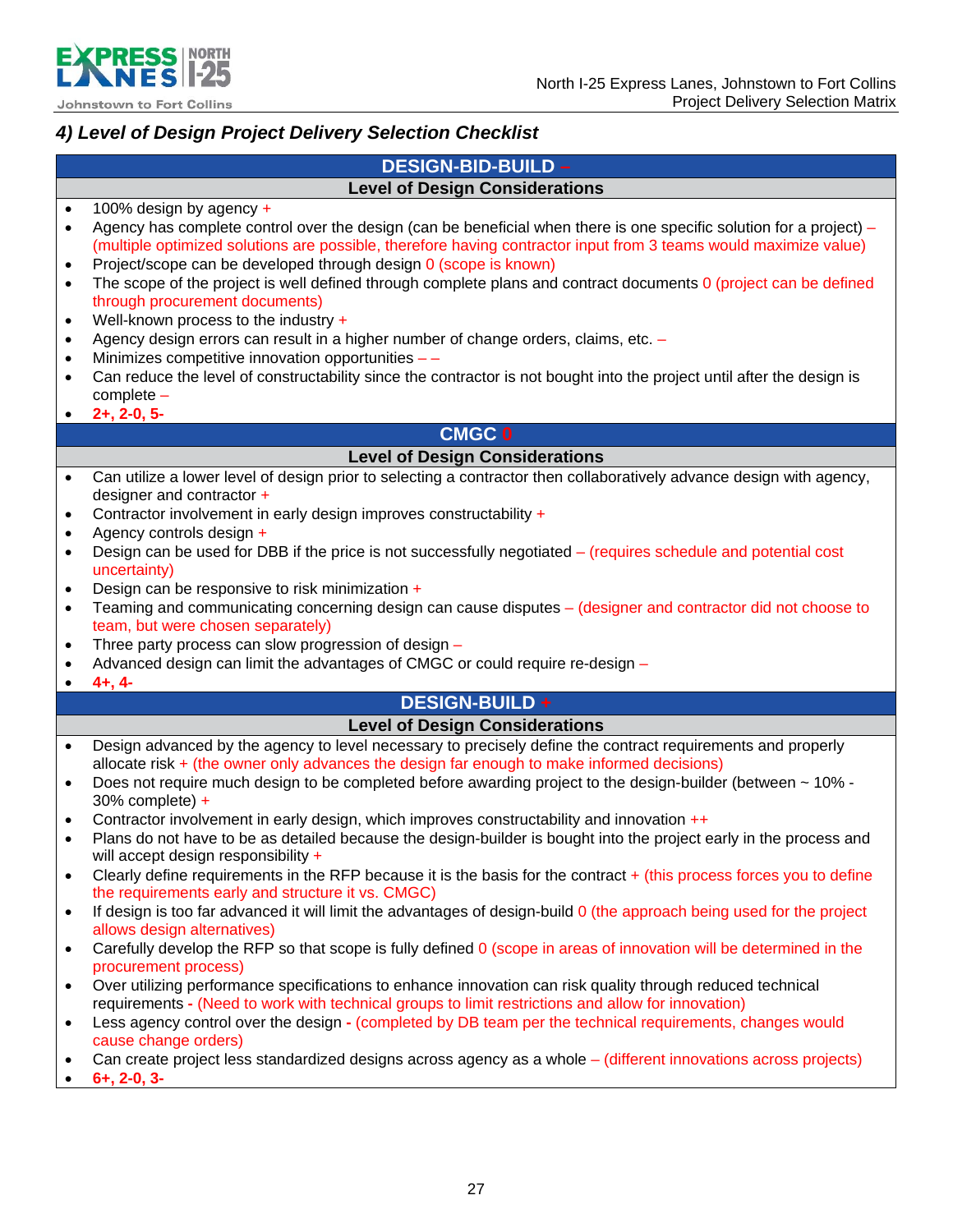

### *5a) Initial Risk Assessment Guidance*

Three sets of risk assessment checklists are provided to assist in an initial risk assessment relative to the selection of the delivery method:

- Typical Transportation Project Risks
- General Project Risks Checklist
- Opportunities/Obstacles Checklist (relative to each delivery method)

It is important to recognize that the initial risk assessment is to only ensure the selected delivery method can properly address the project risks. A more detailed level of risk assessment should be performed concurrently with the development of the procurement documents to ensure that project risks are properly allocated, managed, and minimized through the procurement and implementation of the project.

The following is a list of project risks that are frequently encountered on transportation projects and a discussion on how the risks are resolved through the different delivery methods.

### *1) Site Conditions and Investigations*

How unknown site conditions are resolved. For additional information on site conditions, refer to 23 CFR 635.109(a) at the following link: http://ecfr.gpoaccess.gov/

### **DESIGN-BID-BUILD +**

Site condition risks are generally best identified and mitigated during the design process prior to procurement to minimize the potential for change orders and claims when the schedule allows.

### **CMGC ++**

CDOT, the designer, and the contractor can collectively assess site condition risks, identify the need to perform site investigations in order to reduce risks, and properly allocate risk prior to CAP.

### **DESIGN-BUILD 0**

Certain site condition responsibilities can be allocated to the design-builder provided they are well defined and associated third party approval processes are well defined. Caution should be used as unreasonable allocation of site condition risk will result in high contingencies during bidding. The Agency should perform site investigations in advance of procurement to define conditions and avoid duplication of effort by proposers. At a minimum, the Agency should perform the following investigations:

- 1) Basic design surveys
- 2) Hazardous materials investigations to characterize the nature of soil and groundwater contamination
- 3) Geotechnical baseline report to allow design-builders to perform proposal design without extensive additional geotechnical investigations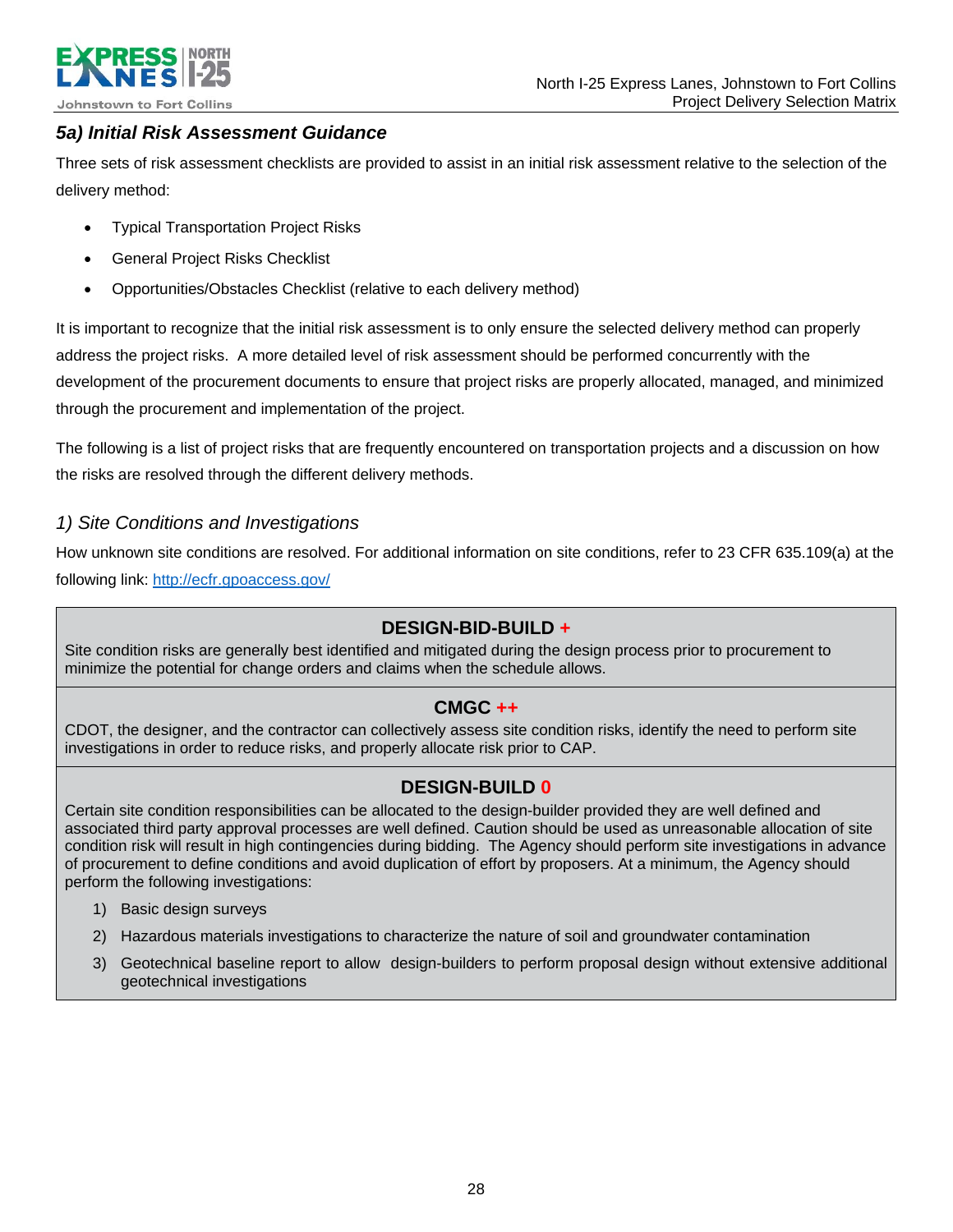

### *2) Utilities*

### **DESIGN-BID-BUILD +**

Utility risks are best allocated to the Agency, and mostly addressed prior to procurement to minimize potential for claims when the schedule allows.

### **CMGC +**

Can utilize a lower level of design prior to contracting and joint collaboration of Agency, designer, and contractor in the further development of the design.

### **DESIGN-BUILD -**

Utilities responsibilities need to be clearly defined in contract requirements, and appropriately allocated to both designbuilder and the Agency:

*Private utilities (major electrical, gas, communication transmission facilities*): Need to define coordination and schedule risks, as they are difficult for design-builder to price. Best to have utilities agreements before procurement. Note – by state regulation, private utilities have schedule liability in design-build projects, but they need to be made aware of their responsibilities.

*Public Utilities:* Design and construction risks can be allocated to the design-builder, if properly incorporated into the contract requirements.

### *3) Railroads (if applicable)*

### **DESIGN-BID-BUILD ++**

Railroad risks are best resolved prior to procurement and relocation designs included in the project requirements when the schedule allows.

### **CMGC +**

Railroad impacts and processes can be resolved collaboratively by Agency, designer, and contractor. A lengthy resolution process can delay the CAP negotiations.

### **DESIGN-BUILD 0**

Railroad coordination and schedule risks should be well understood to be properly allocated and are often best assumed by the Agency. Railroad design risks can be allocated to the designer if well defined. Best to obtain an agreement with railroad defining responsibilities prior to procurement

### *4) Drainage/Water Quality Best Management Practices (construction and permanent)*

Both drainage and water quality often involve third party coordination that needs to be carefully assessed with regard to risk allocation. Water quality in particular is not currently well defined, complicating the development of technical requirements for projects.

Important questions to assess:

- 1) Do criteria exist for compatibility with third party offsite system (such as an OSP (Outfall System Plan))?
- 2) Is there an existing cross-drainage undersized by design Criteria?
- 3) Can water quality requirements be precisely defined? Is right-of-way adequate?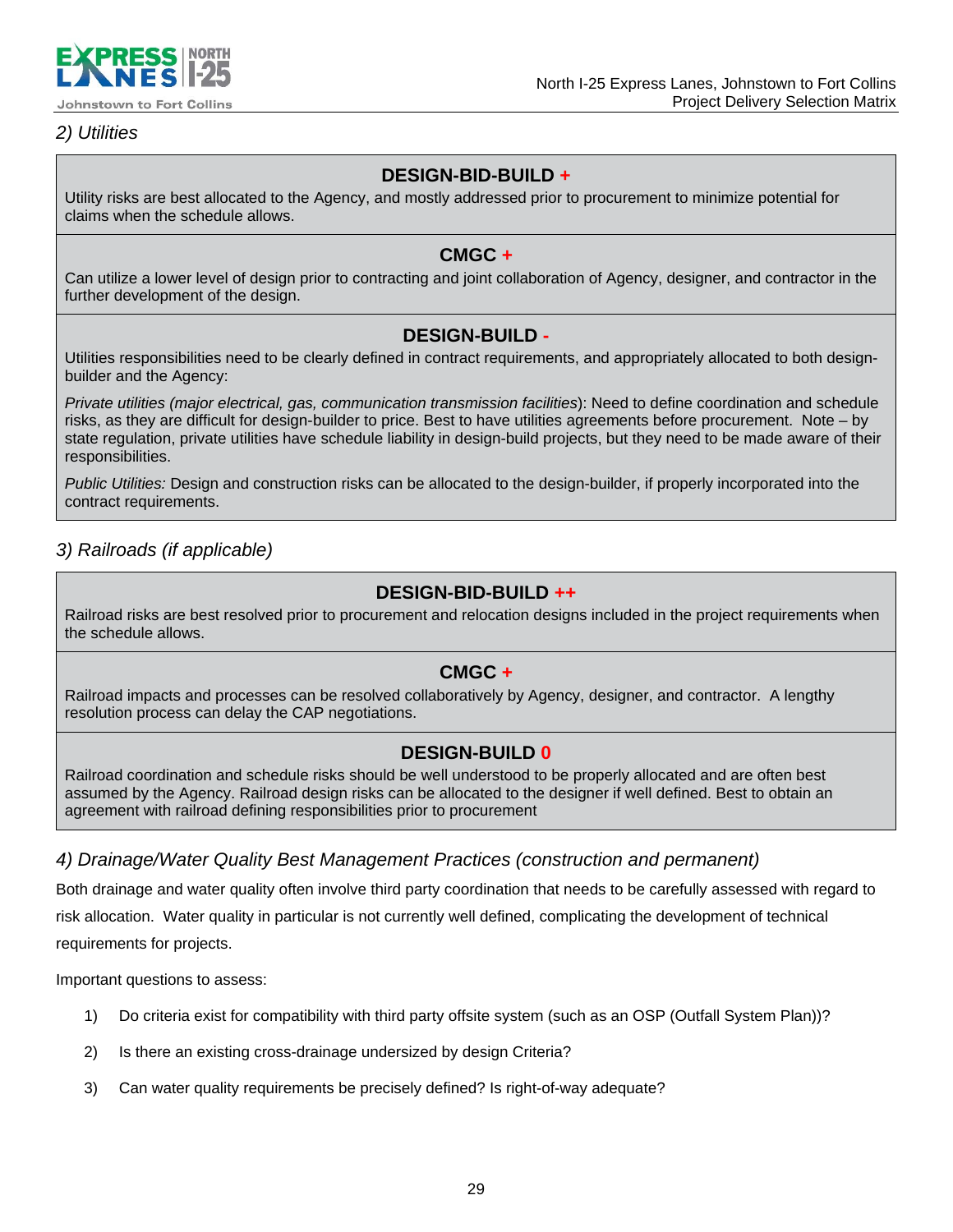

### **DESIGN-BID-BUILD ++**

Drainage and water quality risks are best designed prior to procurement to minimize potential for claims when the schedule allows.

### **CMGC ++**

The Agency, the designer, and the contractor can collectively assess drainage risks and coordination and approval requirements, and minimize and define requirements and allocate risks prior to CAP.

### **DESIGN-BUILD 0**

Generally, the Agency is in the best position to manage the risks associated with third party approvals regarding compatibility with offsite systems, and should pursue agreements to define requirements for the design-builder.

### *5) Environmental*

Meeting environmental document commitments and requirements, noise, 4(f) and historic, wetlands, endangered species, etc.

### **DESIGN-BID-BUILD ++**

Risk is best mitigated through design prior to procurement when the schedule allows.

### **CMGC +**

Environmental risks and responsibilities can be collectively identified, minimized, and allocated by the Agency, the designer, and the contractor prior to CAP

### **DESIGN-BUILD -**

Certain environmental approvals and processes that can be fully defined can be allocated to the design-builder. Agreements or MOUs with approval agencies prior to procurement is best to minimize risks.

### *6) Third Party Involvement*

Timeliness and impact of third party involvement (funding partners, adjacent municipalities, adjacent property owners,

project stakeholders, FHWA, PUC, FEMA in this case)

### **DESIGN-BID-BUILD +**

Third party risk is best mitigated through design process prior to procurement to minimize potential for change orders and claims when the schedule allows.

### **CMGC +**

Third party approvals can be resolved collaboratively by the Agency, designer, and contractor.

### **DESIGN-BUILD 0**

Third party approvals and processes that can be fully defined can be allocated to the design-builder. Agreements or MOUs with approval agencies prior to procurement is best to minimize risks.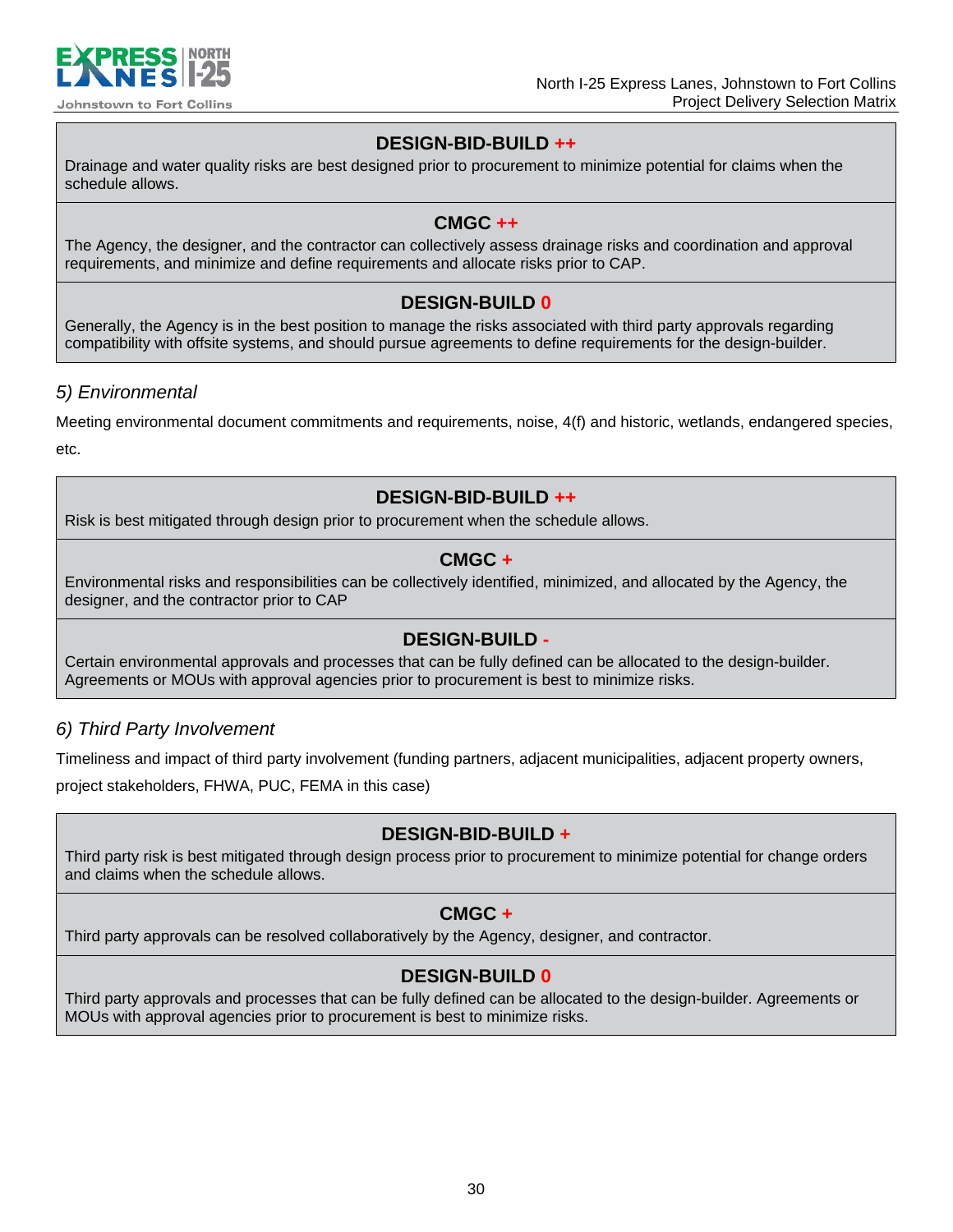

## *5b) General Project Risk Checklist (Items to consider when assessing risk)*

|                                                                                         | <b>Environmental Risks</b>                                                                                                                                                                                                                                                                                                                                                    | <b>External Risks</b>                                                                                                                                                                                                                                                                                                                                                                                                                                                                   |
|-----------------------------------------------------------------------------------------|-------------------------------------------------------------------------------------------------------------------------------------------------------------------------------------------------------------------------------------------------------------------------------------------------------------------------------------------------------------------------------|-----------------------------------------------------------------------------------------------------------------------------------------------------------------------------------------------------------------------------------------------------------------------------------------------------------------------------------------------------------------------------------------------------------------------------------------------------------------------------------------|
| $\bullet$<br>$\bullet$<br>$\bullet$<br>$\bullet$<br>$\bullet$<br>$\bullet$<br>$\bullet$ | Delay in review of environmental documentation<br>Challenge in appropriate environmental<br>documentation<br>Defined and non-defined hazardous waste<br>Environmental regulation changes<br>Environmental impact statement (EIS) required<br>NEPA/ 404 Merger Process required<br>Environmental analysis on new alignments required                                           | Stakeholders request late changes<br>$\bullet$<br>Influential stakeholders request additional needs to<br>$\bullet$<br>serve their own commercial purposes<br>Local communities pose objections<br>٠<br>Community relations<br>$\bullet$<br>Conformance with regulations/guidelines/ design<br>$\bullet$<br>criteria<br>Intergovernmental agreements and jurisdiction<br>$\bullet$                                                                                                      |
|                                                                                         | <b>Third-Party Risks</b>                                                                                                                                                                                                                                                                                                                                                      | <b>Geotechnical and Hazmat Risks</b>                                                                                                                                                                                                                                                                                                                                                                                                                                                    |
| $\bullet$<br>$\bullet$<br>$\bullet$<br>$\bullet$<br>$\bullet$<br>٠<br>$\bullet$         | Unforeseen delays due to utility owner and third-party<br>Encounter unexpected utilities during construction<br>Cost sharing with utilities not as planned<br>Utility integration with project not as planned<br>Third-party delays during construction<br>Coordination with other projects<br>Coordination with other government agencies                                    | Unexpected geotechnical issues<br>$\bullet$<br>Surveys late and/or in error<br>$\bullet$<br>Hazardous waste site analysis incomplete or in error<br>$\bullet$<br>Inadequate geotechnical investigations<br>$\bullet$<br>Adverse groundwater conditions<br>$\bullet$<br>Other general geotechnical risks<br>$\bullet$                                                                                                                                                                    |
|                                                                                         | <b>Right-of-Way/ Real Estate Risks</b>                                                                                                                                                                                                                                                                                                                                        | <b>Design Risks</b>                                                                                                                                                                                                                                                                                                                                                                                                                                                                     |
| ٠<br>$\bullet$<br>$\bullet$<br>$\bullet$<br>$\bullet$<br>٠<br>$\bullet$                 | Railroad involvement<br>Objections to ROW appraisal take more time and/or<br>money<br>Excessive relocation or demolition<br>Acquisition ROW problems<br>Difficult or additional condemnation<br>Accelerating pace of development in project corridor<br>Additional ROW purchase due to alignment change                                                                       | Design is incomplete/ Design exceptions<br>$\bullet$<br>Scope definition is poor or incomplete<br>$\bullet$<br>Project purpose and need are poorly defined<br>$\bullet$<br>Communication breakdown with project team<br>$\bullet$<br>Pressure to delivery project on an accelerated<br>$\bullet$<br>schedule<br>Constructability of design issues<br>$\bullet$<br>Project complexity - scope, schedule, objectives, cost,<br>$\bullet$<br>and deliverables - are not clearly understood |
|                                                                                         | <b>Organizational Risks</b>                                                                                                                                                                                                                                                                                                                                                   | <b>Construction Risks</b>                                                                                                                                                                                                                                                                                                                                                                                                                                                               |
| ٠<br>$\bullet$<br>$\bullet$<br>$\bullet$                                                | Inexperienced staff assigned<br>Losing critical staff at crucial point of the project<br>Functional units not available or overloaded<br>No control over staff priorities<br>Lack of coordination/ communication<br>Local agency issues<br>Internal red tape causes delay getting approvals,<br>decisions<br>Too many projects/ new priority project inserted into<br>program | Pressure to delivery project on an accelerated<br>$\bullet$<br>schedule.<br>Inaccurate contract time estimates<br>٠<br>Construction QC/QA issues<br>$\bullet$<br>Unclear contract documents<br>$\bullet$<br>Problem with construction sequencing/ staging/<br>$\bullet$<br>phasing<br>Maintenance of Traffic/ Work Zone Traffic Control<br>$\bullet$                                                                                                                                    |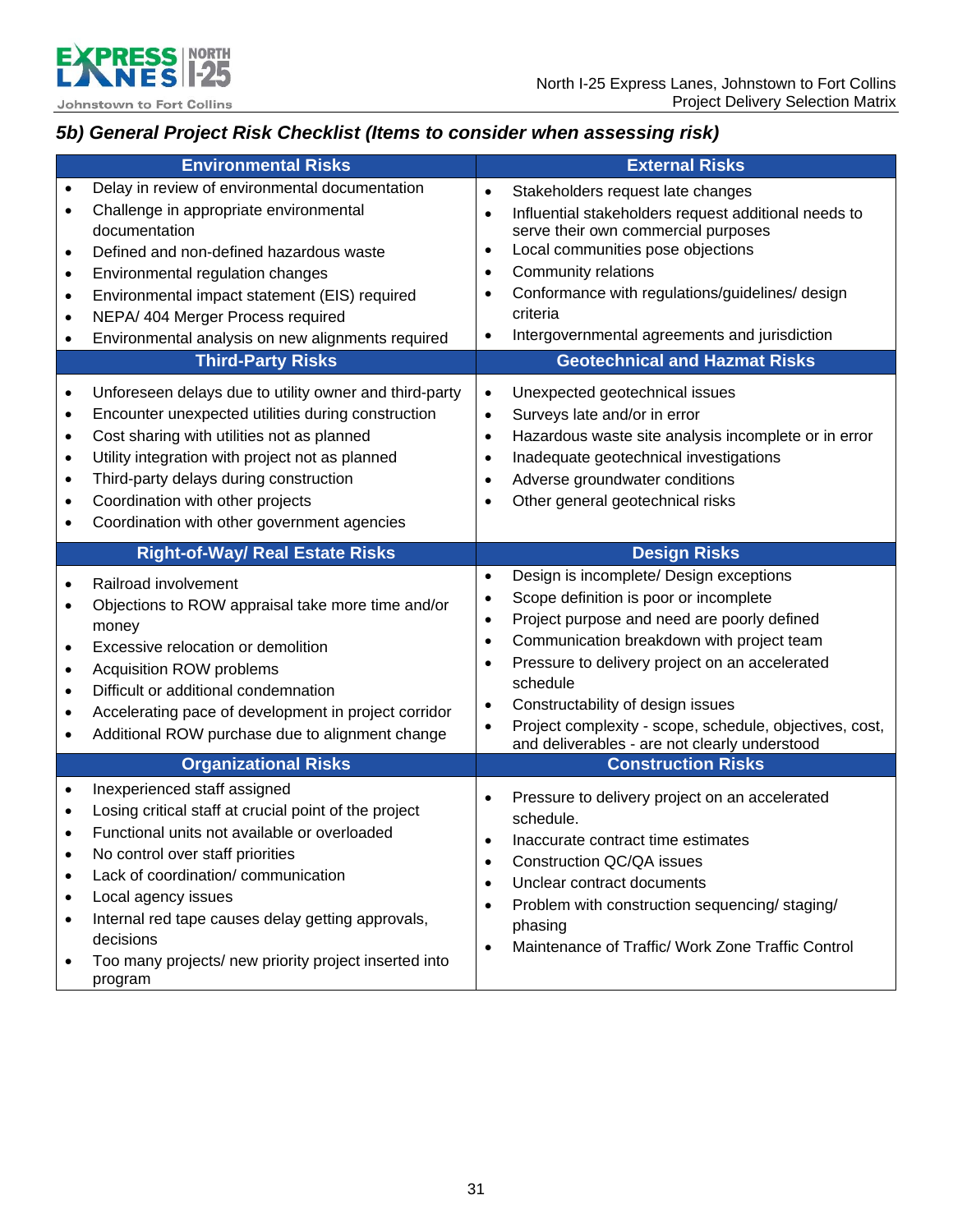

### *5c) Assessment of Risk Project Delivery Selection Opportunities/Obstacles Checklist*

|                                                  | DESIGN-BID-BUILD+                                                                                                                                                                                                                                                                                                                    |
|--------------------------------------------------|--------------------------------------------------------------------------------------------------------------------------------------------------------------------------------------------------------------------------------------------------------------------------------------------------------------------------------------|
|                                                  | <b>Risk Considerations</b>                                                                                                                                                                                                                                                                                                           |
| $\bullet$<br>$\bullet$                           | Risks managed separately through design, bid, build is expected to be easier + (more control over risks)<br>Risk allocation is most widely understood/used +                                                                                                                                                                         |
| $\bullet$<br>$\bullet$<br>$\bullet$              | Opportunity to avoid or mitigate risk through complete design ++<br>Risks related to environmental, railroads, & third party involvement are best resolved before procurement +<br>Utilities and ROW best allocated to the agency and mostly addressed prior to procurement to minimize potential for<br>$claim ++$                  |
| $\bullet$                                        | Project can be shelved while resolving risks +                                                                                                                                                                                                                                                                                       |
| $\bullet$                                        | Agency accepts risks associated with project complexity (the inability of designer to be all-knowing about<br>construction) and project unknowns -                                                                                                                                                                                   |
| $\bullet$                                        | Low-bid related risks - (contractor not chosen on qualifications)                                                                                                                                                                                                                                                                    |
| $\bullet$<br>$\bullet$                           | Potential for misplaced risk through prescriptive specifications - (vs. performance based specs)<br>Innovative risk allocation is difficult to obtain - (process is rigid)                                                                                                                                                           |
| $\bullet$                                        | Limited industry input in contract risk allocation -                                                                                                                                                                                                                                                                                 |
| $\bullet$                                        | Change order risks can be greater -                                                                                                                                                                                                                                                                                                  |
| $\bullet$                                        | $8+,6-$                                                                                                                                                                                                                                                                                                                              |
|                                                  | $CMGC +$                                                                                                                                                                                                                                                                                                                             |
|                                                  | <b>Risk Considerations</b>                                                                                                                                                                                                                                                                                                           |
| $\bullet$<br>$\bullet$<br>$\bullet$<br>$\bullet$ | Contractor can have a better understanding of the unknown conditions as design progresses ++<br>Innovative opportunities to allocate risks to different parties (e.g., schedule, means and methods, phasing) +<br>Opportunities to manage costs risks through CMGC involvement +<br>Contractor will help identify and manage risk ++ |
| $\bullet$<br>$\bullet$                           | Agency still has considerable involvement with third parties to deal with risks +<br>Avoids low-bidding risk in procurement +                                                                                                                                                                                                        |
| $\bullet$<br>$\bullet$                           | More flexibility and innovation available to deal with unknowns early in the design process +<br>Lack of motivation to manage small quantity costs -                                                                                                                                                                                 |
| $\bullet$                                        | Increase costs for non-proposal items - - (change orders more expensive)                                                                                                                                                                                                                                                             |
| $\bullet$                                        | Disagreement among Designer-Contractor-Agency can put the process at risk -                                                                                                                                                                                                                                                          |
| $\bullet$                                        | If CAP cannot be reached, additional low-bid risks appear -                                                                                                                                                                                                                                                                          |
| $\bullet$                                        | Limited to risk capabilities of CMGC 0                                                                                                                                                                                                                                                                                               |
| $\bullet$<br>$\bullet$                           | Strong agency management is required to negotiate/optimize risks -<br>Discovery of unknown conditions can drive up CAP, which can be compounded in phased construction -<br>$9+$ , 1-0, 7-                                                                                                                                           |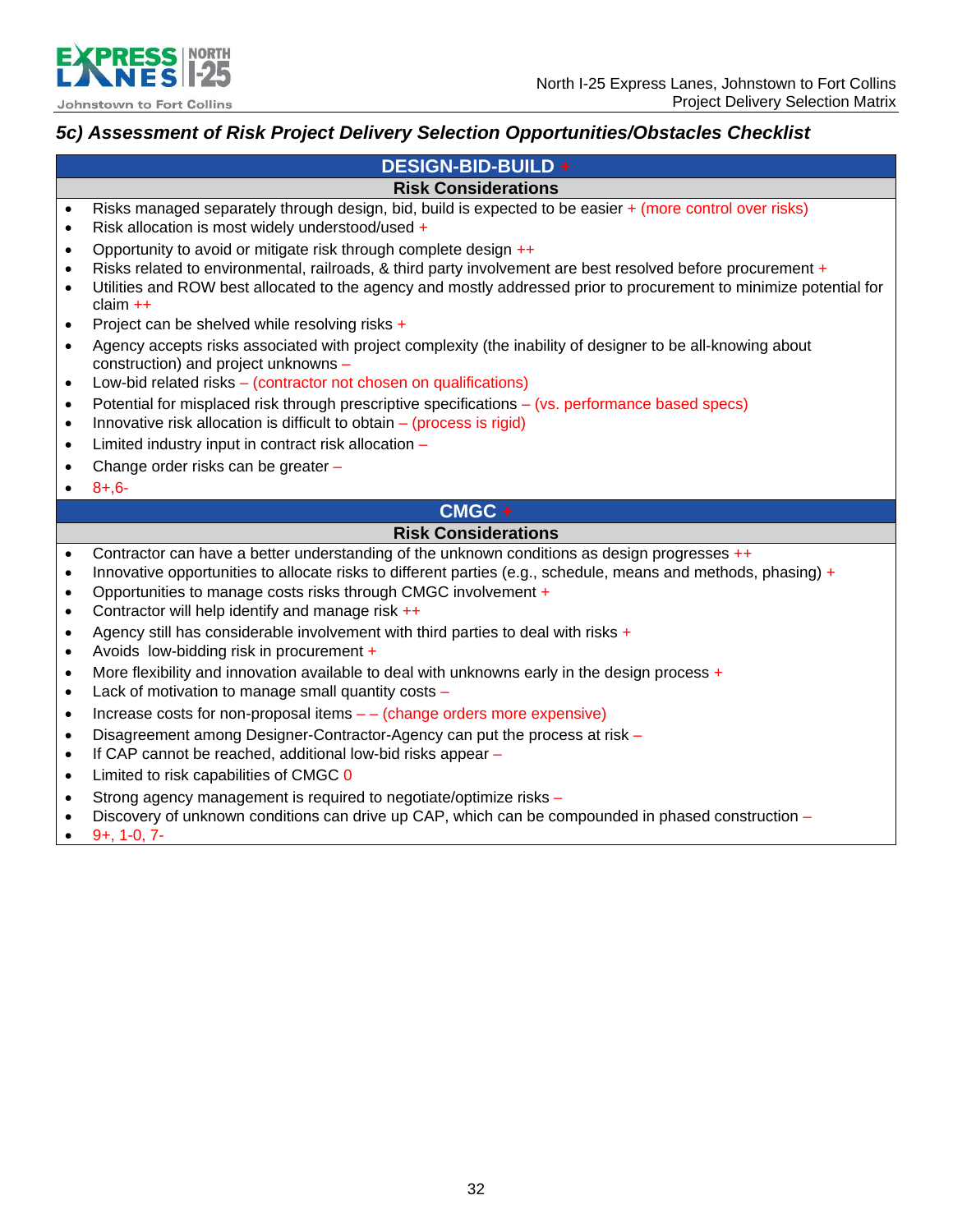

### **DESIGN-BUILD –**

### **Risk Considerations**

- **•** Performance specifications can allow for alternative risk allocations to the design builder  $+$
- Risk-reward structure can be better defined +
- Innovative opportunities to allocate risks to different parties (e.g., schedule, means and methods, phasing) +
- Opportunity for industry review of risk allocation (draft RFP, ATC processes) +
- Avoid low-bidding risk in procurement + (quals based shortlist)
- Contractor will help identify risks related to environmental, railroads, ROW, and utilities  $+$
- Designers and contractors can work toward innovative solutions to, or avoidance of, unknowns 0 (Few unknowns expected)
- Need a detailed project scope, description etc., for the RFP to get accurate/comprehensive responses to the RFP (Increased RFP costs may limit bidders) –
- Limited time to resolve risks -
- Additional risks allocated to designers for errors and omissions, claims for change orders 0
- Unknowns and associated risks need to be carefully allocated through a well-defined scope and contract –
- Risks associated with agreements when design is not completed –
- Poorly defined risks are expensive –
- Contractor may avoid risks or drive consultant to decrease cost at risk to quality –
- $\bullet$  6 +, 2-0, 7-

### *6) Staff Experience and Availability Project Delivery Selection Checklist*

### **DESIGN-BID-BUILD +**

### **Staff Experience and Availability Considerations**

- Agency, contractors and consultants have high level of experience with the traditional system  $++$
- Designers can be more interchangeable between projects +
- Can require a high level of agency staffing of technical resources –
- Staff's responsibilities are spread out over a longer design period 0
- Can require staff to have full breadth of technical expertise 0 (CDOT has the technical expertise)
- 3+, 2-0, 1-

### **CMGC –**

### **Staff Experience and Availability Considerations**

- Agency can improve efficiencies by having more project managers on staff rather than specialized experts  $O(-)$
- Smaller number of technical staff required through use of consultant designer 0
- Strong committed agency project management is important to success –
- Limitation of availability of staff with skills, knowledge and personality to manage CMGC projects –
- Existing staff may need additional training to address their changing roles –
- Agency must learn how to negotiate CAP projects 0(-)
- $0+$ , 3-0, 4-

### **DESIGN-BUILD 0**

### **Staff Experience and Availability Considerations**

- $\bullet$  Less agency staff required due to the sole source nature of DB +
- Opportunity to grow agency staff by learning a new process +
- Limitation of availability of staff with skills and knowledge to manage DB projects –
- Existing staff may need additional training to address their changing roles –
- Need to "mass" agency management and technical resources at critical points in process (i.e., RFP development, design reviews, etc.) 0
- 2+, 1-0, 2-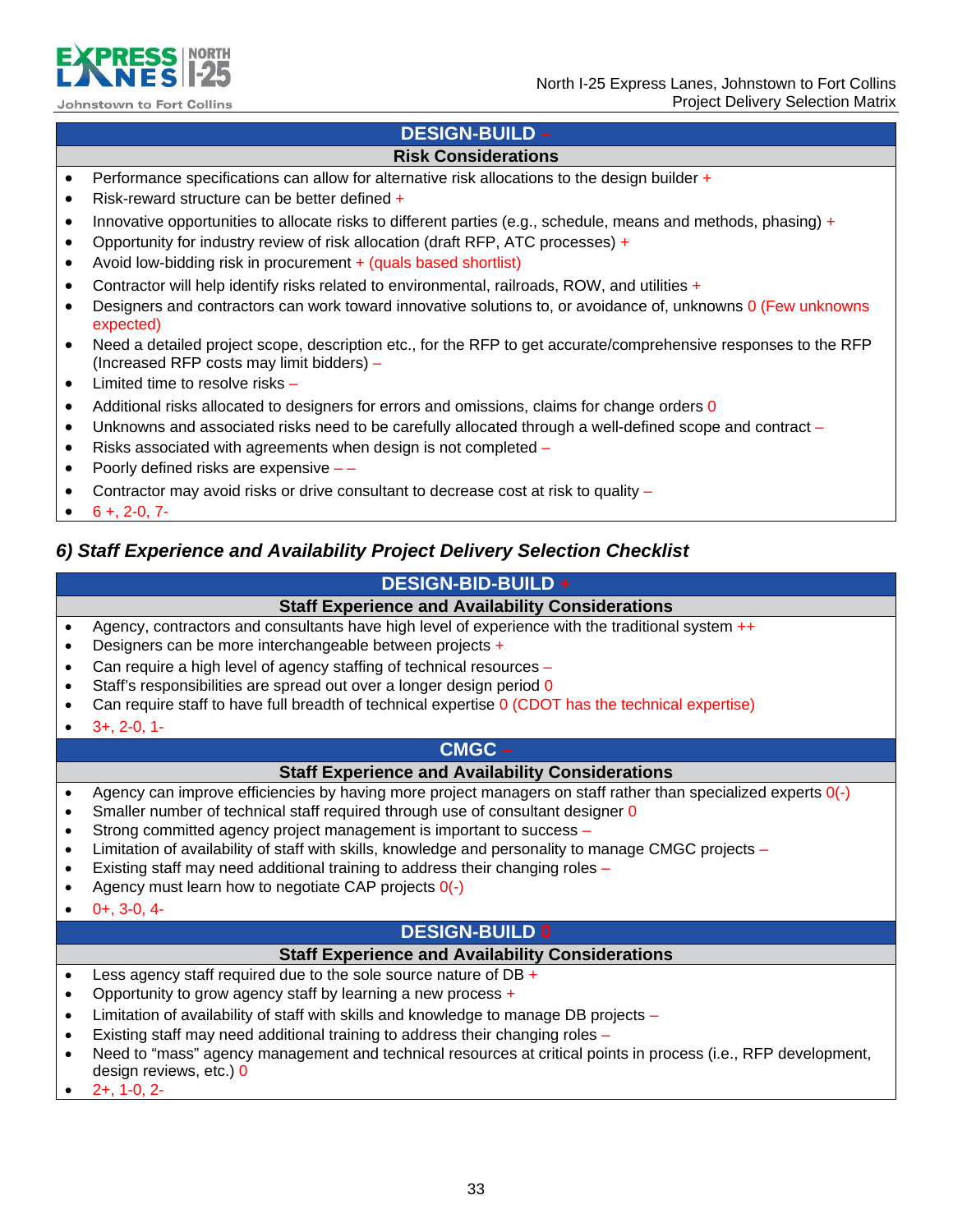

## *7) Level of Oversight and Control Project Delivery Selection Checklist*

|           | <b>DESIGN-BID-BUILD +</b>                                                                   |
|-----------|---------------------------------------------------------------------------------------------|
|           | <b>Level of Oversight and Control Considerations</b>                                        |
| $\bullet$ | Full agency control over a linear design and construction process +                         |
| $\bullet$ | Oversight roles are well understood ++                                                      |
| $\bullet$ | Contract documents are typically completed in a single package before construction begins 0 |
| $\bullet$ | Multiple checking points through three linear phases: design-bid-build +                    |
| $\bullet$ | Maximum control over design +                                                               |
| $\bullet$ | Requires a high-level of oversight 0 (CDOT is experienced in the oversight)                 |
| $\bullet$ | Increased likelihood of claims due to agency design responsibility -                        |
|           | Limited control over an integrated design/construction process. 0                           |
|           | $5+$ , 3-0, 1-                                                                              |
|           | <b>CMGC -</b>                                                                               |
|           | <b>Level of Oversight and Control Considerations</b>                                        |
| $\bullet$ | Preconstruction services are provided by the construction manager $-$ (no clear vision now) |
| $\bullet$ | Obtaining input from the CMGC to enhance constructability and innovation 0                  |
| $\bullet$ | Provides agency control over an integrated design/construction process +                    |
| $\bullet$ | Agency must have experienced staff to oversee the CMGC 0 (Staff has some recent experience) |
| $\bullet$ | Higher level of cost oversight required -                                                   |
|           | $1+, 2-0, 2-$                                                                               |
|           | <b>DESIGN-BUILD -</b>                                                                       |
|           | <b>Level of Oversight and Control Considerations</b>                                        |
| $\bullet$ | A single entity responsibility during project design and construction -                     |
| $\bullet$ | Obtaining input from the Design-Builder to enhance constructability and innovation +        |
| $\bullet$ | Overall project planning and scheduling is established by one entity +                      |
| $\bullet$ | Can require a high level of design oversight 0 (Staff available)                            |
| $\bullet$ | Can require a high level of quality assurance oversight 0 (less than other methods)         |
| $\bullet$ | Limitation on staff with DB oversight experience -                                          |
| $\bullet$ | Less agency control over design -                                                           |
|           | Control over design relies on proper development of technical requirements -                |
|           | $2+, 2-0, 4-$                                                                               |
|           |                                                                                             |